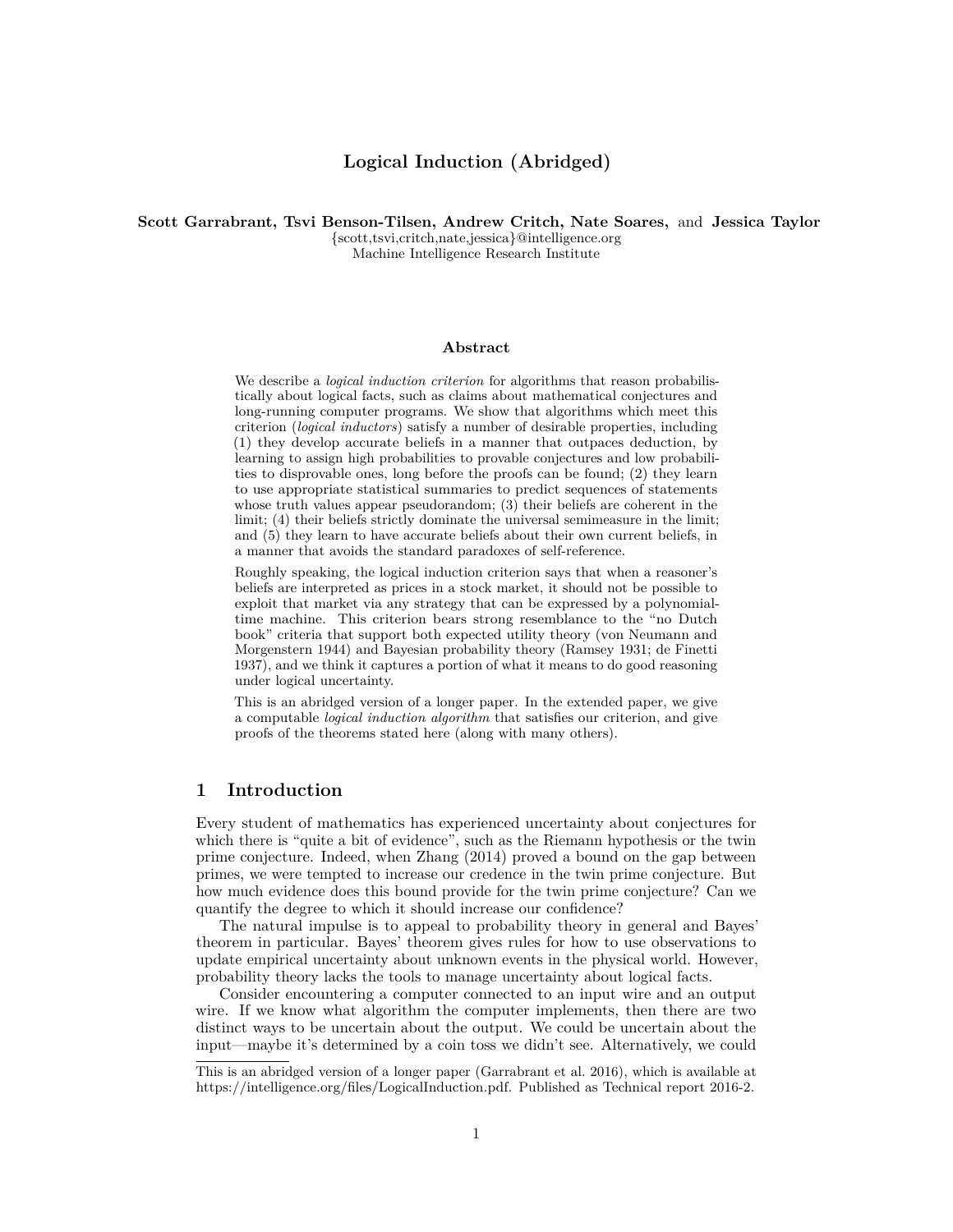be uncertain because we haven't had the time to reason out what the program does—perhaps it computes the parity of the 87,653rd digit in the decimal expansion of  $\pi$ , and we don't personally know whether it's even or odd.

The first type of uncertainty is about *empirical* facts. No amount of thinking in isolation will tell us whether the coin came up heads. To resolve empirical uncertainty we must observe the coin, and then Bayes' theorem gives a principled account of how to update our beliefs.

The second type of uncertainty is about a *logical* fact, about what a known computation will output when evaluated. In this case, reasoning in isolation can and should change our beliefs: we can reduce our uncertainty by thinking more about  $\pi$ , without making any new observations of the external world.

In any given practical scenario, reasoners usually experience a mix of both empirical uncertainty (about how the world is) and logical uncertainty (about what that implies). In this paper, we focus entirely on the problem of managing logical uncertainty. Probability theory does not address this problem, because probabilitytheoretic reasoners cannot possess uncertainty about logical facts. For example, let  $\phi$  stand for the claim that the 87,653rd digit of  $\pi$  is a 7. If this claim is true, then  $(1 + 1 = 2) \Rightarrow \phi$ . But the laws of probability theory say that if  $A \Rightarrow B$  then  $Pr(A) \leq Pr(B)$ . Thus, a perfect Bayesian must be at least as sure of  $\phi$  as they are that  $1 + 1 = 2!$  Recognition of this problem dates at least back to Good [\(1950\)](#page-19-5).

Many have proposed methods for relaxing the criterion  $Pr(A) \leq Pr(B)$  until such a time as the implication has been proven (see, e.g, the work of Hacking [\[1967\]](#page-19-6) and Christiano [\[2014\]](#page-19-7)). But this leaves open the question of how probabilities should be assigned before the implication is proven, and this brings us back to the search for a principled method for managing uncertainty about logical facts when relationships between them are suspected but unproven.

We propose a partial solution, which we call *logical induction*. Very roughly, our setup works as follows. We consider reasoners that assign probabilities to sentences written in some formal language and refine those probabilities over time. Assuming the language is sufficiently expressive, these sentences can say things like "Goldbach's conjecture is true" or "the computation prg on input i produces the output  $prg(i)=0$ ". The reasoner is given access to a slow deductive process that emits theorems over time, and tasked with assigning probabilities in a manner that outpaces deduction, e.g., by assigning high probabilities to sentences that are eventually proven, and low probabilities to sentences that are eventually refuted, well before they can be verified deductively. Logical inductors carry out this task in a way that satisfies many desirable properties, including:

- 1. Their beliefs are logically consistent in the limit as time approaches infinity.
- 2. They learn to make their probabilities respect many different patterns in logic, at a rate that outpaces deduction.
- 3. They learn to know what they know, and trust their future beliefs, while avoiding paradoxes of self-reference.

These claims (and many others) will be made precise in Section [4.](#page-9-0)

A logical inductor is any sequence of probabilities that satisfies our *logical induction criterion*, which works roughly as follows. We interpret a reasoner's probabilities as prices in a stock market, where the probability of  $\phi$  is interpreted as the price of a share that is worth \$1 if  $\phi$  is true, and \$0 otherwise (similar to Beygelzimer, Langford, and Pennock [\[2012\]](#page-19-8)). We consider a collection of stock traders who buy and sell shares at the market prices, and define a sense in which traders can exploit markets that have irrational beliefs. The logical induction criterion then says that it should not be possible to exploit the market prices using any trading strategy that can be generated in polynomial-time.

Our main finding is a computable algorithm which satisfies the logical induction criterion, and hence exhibits the properties listed above.

The logical induction criterion can be seen as a weakening of the "no Dutch book" criterion that Ramsey [\(1931\)](#page-19-1) and de Finetti [\(1937\)](#page-19-2) used to support standard probability theory, which is analogous to the "no Dutch book" criterion that von Neumann and Morgenstern [\(1944\)](#page-19-0) used to support expected utility theory. Because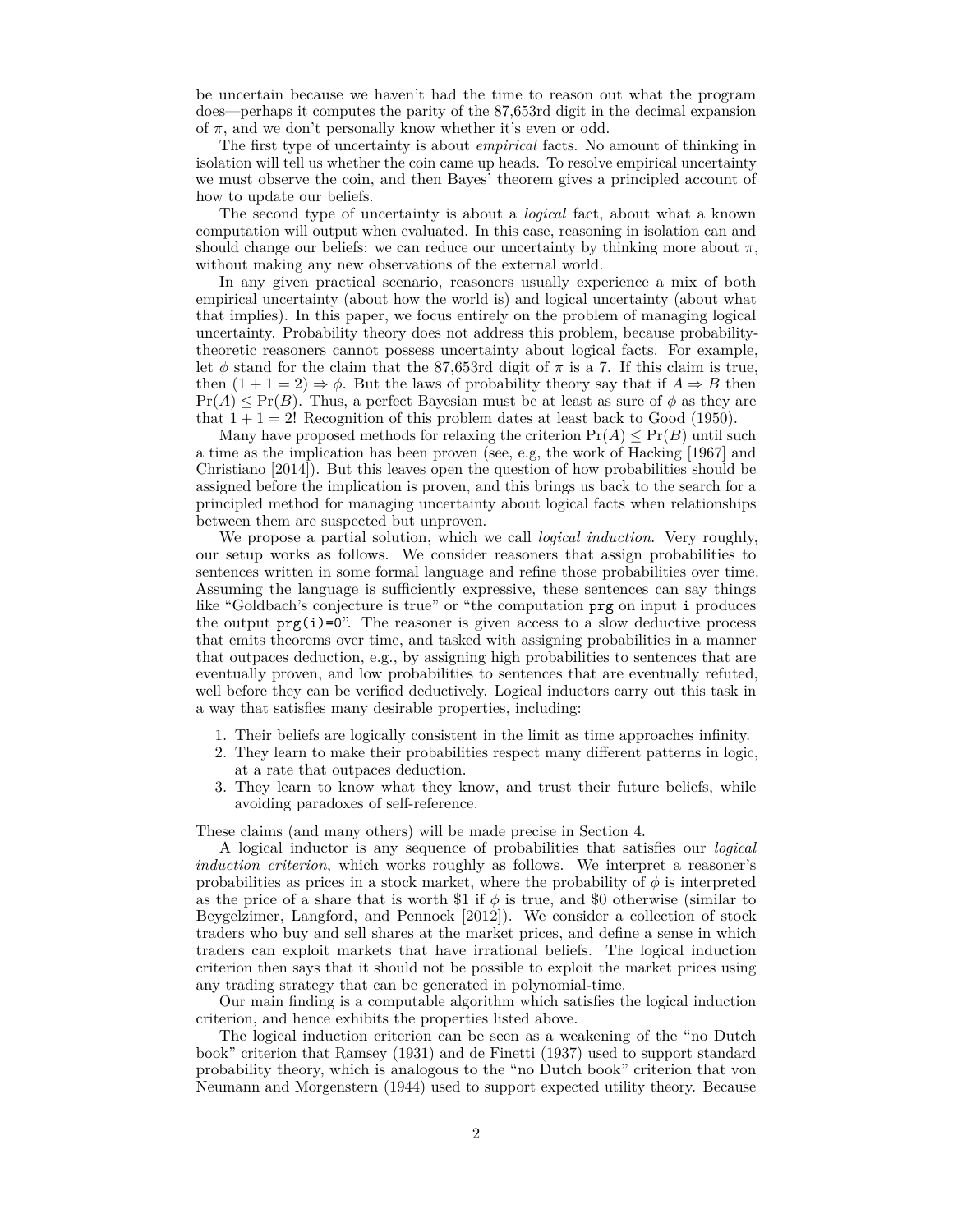of the analogy, and the variety of desirable properties that follow immediately from this one criterion, we believe that the logical induction criterion captures a portion of what it means to do good reasoning about logical facts in the face of deductive limitations. That said, there are clear drawbacks to our algorithm: it does not use its resources efficiently; it is not a decision-making algorithm (i.e., it does not "think about what to think about"); and the properties above hold either asymptotically (with poor convergence bounds) or in the limit. In other words, our algorithm gives a theoretically interesting but ultimately impractical account of how to manage logical uncertainty.

#### **1.1 Note on abridgment**

This paper is an abridged version of a longer paper. In this paper, we describe the logical induction framework and state a number of properties that follow from it. In the extended version, we give the logical induction algorithm; proofs that the properties stated here follow from the logical induction criterion; a fuller account of the related work; a discussion of properties not listed here (calibration, conditional probabilities, etc.); and a more in-depth discussion of our framework and its applications. The extended paper can be found at <https://intelligence.org/files/LogicalInduction.pdf> (Garrabrant et al. [2016\)](#page-19-4).

# **1.2 Related work**

The problem of reasoning under logical uncertainty has been studied for quite some time, and in this abridgement, we lack the space to give anything except the barest of treatments. Study of the problem dates back to Bernoulli and Boole [\(1854\)](#page-19-9); the problem was laid out in a particularly clear fashion by Good [\(1950\)](#page-19-5). We take the approach of Gaifman [\(1964\)](#page-19-10), which is also taken by Demski [\(2012\)](#page-19-11) and Hutter et al. [\(2013\)](#page-19-12). Our framework is heavily inspired by that of Solomonoff [\(1964\)](#page-19-13) and later work on that framework done by Zvonkin and Levin [\(1970\)](#page-19-14) and Li and Vitányi [\(1993\)](#page-19-15). The related work in the field of AI is extensive; see Potyka and Thimm [\(2015\)](#page-19-16), Richardson and Domingos [\(2006\)](#page-19-17), and Briol et al. [\(2015\)](#page-19-18) in particular. Our interpretation of probabilities as prices in a stock market is quite similar to that of Beygelzimer, Langford, and Pennock [\(2012\)](#page-19-8), and our philosophical stance is quite similar in spirit to the one advocated by Aaronson [\(2013\)](#page-19-19). This summary is woefully incomplete; refer to the extended version for a fuller account.

# **1.3 Overview**

In Section [2](#page-2-0) we define some notation. In Section [3](#page-3-0) we state the logical induction criterion and our main theorem. The logical induction criterion is motivated by a series of stock trading analogies, which are also introduced in [3.](#page-3-0) In Section [4](#page-9-0) we discuss a number of properties that follow from the logical induction criterion, including limit properties [\(4.1\)](#page-10-0); pattern recognition properties [\(4.2\)](#page-10-1); and (3) properties of self-knowledge and self-trust [\(4.3\)](#page-14-0). For the algorithm, proofs that these properties and others follow from the criterion, and a discussion of the framework and its applications, see the extended paper.

# <span id="page-2-0"></span>**2 Notation**

This section defines notation used throughout the paper. The reader is invited to skim it, or perhaps skip it entirely and use it only as a reference when needed.

We denote the set of positive natural numbers by  $\mathbb{N}^+$ , where the superscript makes it clear that 0 is not included. We work with  $\mathbb{N}^+$  instead of  $\mathbb{N}^{\geq 0}$  because we regularly consider initial segments of infinite sequences up to and including the element at index *n*, and it will be convenient for those lists to have length *n*. When considering continuous functions with range in Q, we use the subspace topology on  $\mathbb Q$  inherited from  $\mathbb R$ . We use  $\mathbb B$  to denote the set  $\{0,1\}$  interpreted as Boolean values.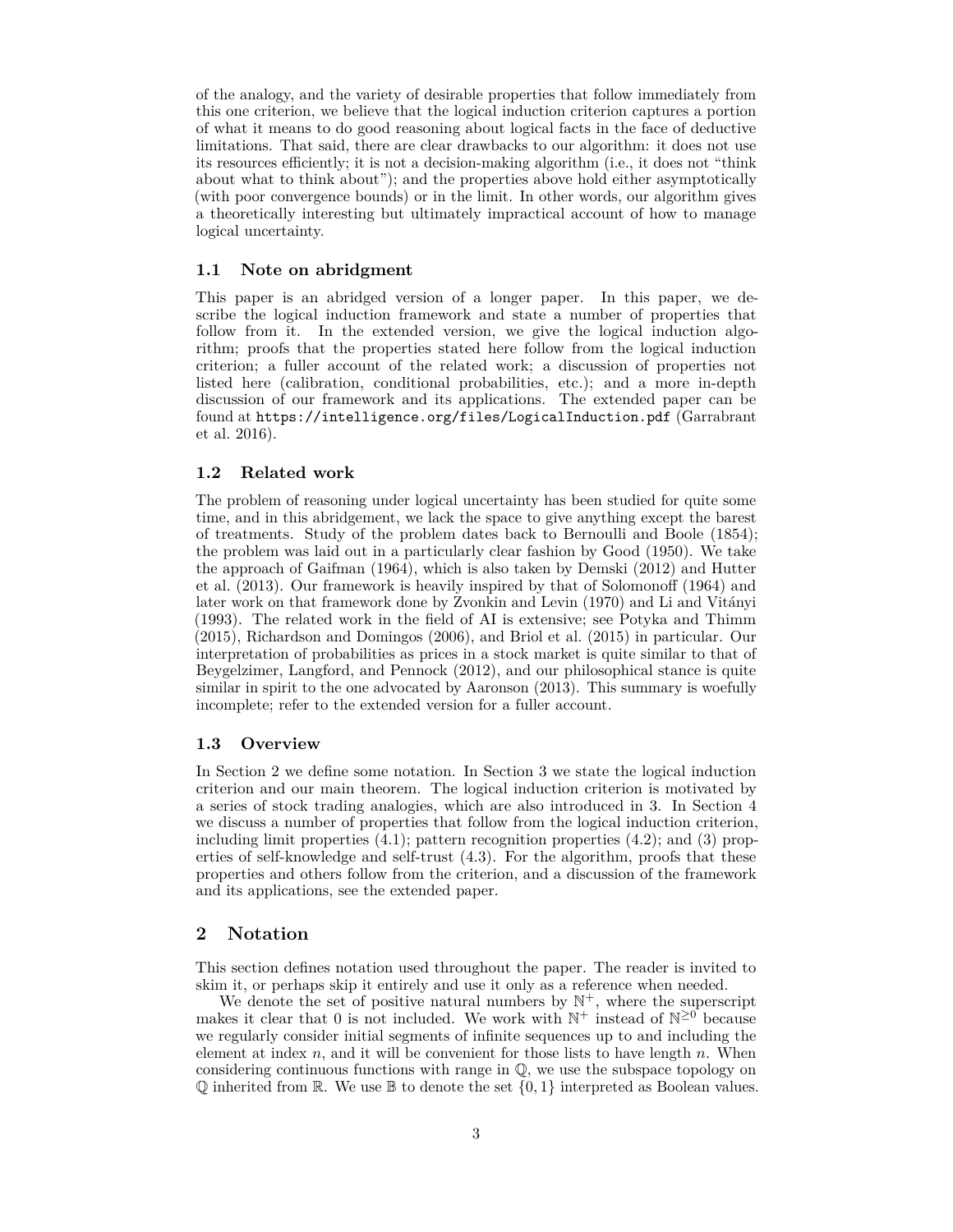We generally use the symbols  $\phi, \psi, \chi$  to denote well-formed formulas in some language of propositional logic  $\mathcal L$  (such as a theory of first order logic, where the propositional atoms are prime formulas), which includes the basic logical connectives  $\neg, \wedge, \vee, \rightarrow, \leftrightarrow$ , and uses modus ponens as its rule of inference. We assume that  $\mathcal{L}$ has been chosen so that its sentences can be interpreted as claims about some class of mathematical objects, such as natural numbers or computer programs.

We will write logical formulas inside quotes "−", such as  $\phi := "x = 3"$ . We sometimes write things like  $\phi :=$  "Goldbach's conjecture", in which case it is understood that the English text could be expanded into a precise arithmetical claim. We use underlines to indicate when a symbol in a formula should be replaced by the expression it stands for. For example, if  $n := 3$ , then  $\phi := x > n$ " means  $\phi =$  " $x > 3$ ", and  $\psi :=$  " $\phi \to (x = n + 1)$ " means  $\psi =$  " $x > 3 \to (x = 3 + 1)$ ". If  $\phi$ and  $\psi$  denote formulas, then  $\neg \phi$  denotes " $\neg (\phi)$ " and  $\phi \wedge \psi$  denotes " $(\phi) \wedge (\psi)$ " and so on. For instance, if  $\phi := x > 3$ " then  $\neg \phi$  denotes " $\neg (x > 3)$ ".

When we say a theory  $\Gamma$  "can represent computable functions", we mean that its language is used to refer to computer programs in such a way that Γ satisfies the representability theorem for computable functions, which means that for every (total) computable function  $f : \mathbb{N}^+ \to \mathbb{N}^+$ , there exists a Γ-formula  $\gamma_f$  with two free variables such that for all  $n \in \mathbb{N}^+$ ,  $\Gamma$  proves " $\forall \nu : \gamma_f(n, \nu) \leftrightarrow \nu = f(n)$ ", where " $\gamma_f(\underline{n}, \nu)$ " stands, in the usual way, for the formula resulting from substituting an encoding of *n* and the symbol  $\nu$  for its free variables. In this case, we use " $f(n)$ " as shorthand for the formula " $\gamma_f(n, \nu)$ ". By convention, we use " $f(3) < g(3)$ " as shorthand for

$$
\text{``}\forall xy \colon \gamma_f(3, x) \land \gamma_g(3, y) \to x < y\text{''},
$$

and so on. In particular, note that writing down a sentence like " $f(3) > 4$ " does not involve computing the value  $f(3)$ ; it merely requires writing out the definition of  $\gamma_f$ . This distinction is important when *f* has a very slow runtime.

We denote infinite sequences using overlines, like  $\bar{x} := (x_1, x_2, \ldots)$ , where it is understood that  $x_i$  denotes the *i*th element of  $\overline{x}$ , for  $i \in \mathbb{N}^+$ . To define sequences of sentences compactly, we use parenthetical expressions such as  $\phi := (\alpha n > 7)_{n \in \mathbb{N}^+}$ . We define  $x_{\leq n} := (x_1, \ldots, x_n)$ . Given another element *y*, we abuse notation in a common way and define  $(x_{\leq n}, y) = (x_1, \ldots, x_n, y)$  to be the list  $x_{\leq n}$  with *y* appended at the end. We write () for the empty sequence.

Given any sequences  $\bar{x}$  and  $\bar{y}$ , we write

$$
x_n \gtrsim_n y_n \quad \text{for} \quad \lim_{n \to \infty} x_n - y_n = 0,
$$
  
\n
$$
x_n \gtrsim_n y_n \quad \text{for} \quad \liminf_{n \to \infty} x_n - y_n \ge 0, \text{ and}
$$
  
\n
$$
x_n \lesssim_n y_n \quad \text{for} \quad \limsup_{n \to \infty} x_n - y_n \le 0.
$$

# <span id="page-3-0"></span>**3 The logical induction criterion**

In this section, we will develop a framework in which we can state the logical induction criterion and the properties that follow from it. This will culminate in the following definition and theorem:

**Definition 3.0.1** (The Logical Induction Criterion). *A market*  $\overline{P}$  *is said to satisfy the logical induction criterion relative to a deductive process*  $\overline{D}$  *if there is no efficiently computable trader*  $\overline{T}$  *that exploits*  $\overline{P}$  *relative to*  $\overline{D}$ *.* A *market*  $\overline{P}$  *meeting this criterion is called a <i>logical inductor over*  $\overline{D}$ *.* 

**Theorem 3.0.2.** For any deductive process  $\overline{D}$ , there exists a computable belief *sequence*  $\bar{\mathbb{P}}$  *satisfying the logical induction criterion relative to*  $\bar{D}$ *.* 

We will now define markets, deductive processes, efficient computability, traders, and exploitation.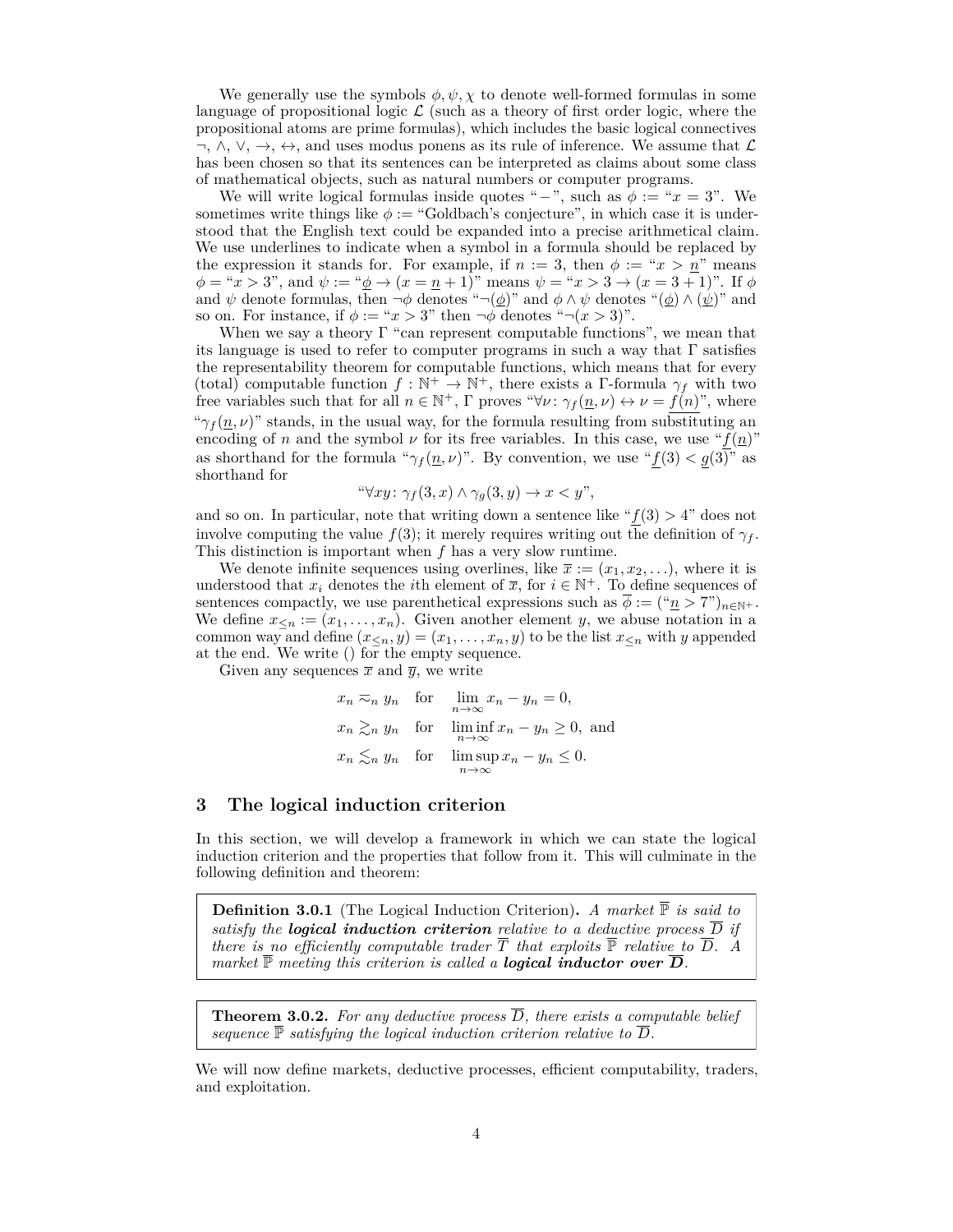#### **3.1 Markets**

We will be concerned with methods for assigning values in the interval [0*,* 1] to sentences of logic. We will variously interpret those values as prices, probabilities, and truth values, depending on the context. Let  $\mathcal L$  be a language of propositional logic, and let S be the set of all sentences written in  $\mathcal{L}$ . We then define:

**Definition 3.1.1** (Valuation). *A valuation* is any function  $\nabla : \mathcal{S} \to [0,1]$ *. We refer to*  $\mathbb{V}(\phi)$  *as the value of*  $\phi$  *according to*  $\mathbb{V}$ *. A valuation is called rational if its image is in* Q*.*

First let us treat the case where we interpret the values as prices.

**Definition 3.1.2** (Pricing). *A* **pricing**  $\mathbb{P}: \mathcal{S} \to \mathbb{Q} \cap [0, 1]$  *is any computable rational valuation.* If  $\mathbb{P}(\phi) = p$  *we say that the price of a*  $\phi$ -share according to  $\mathbb{P}$  *is p*, where *the intended interpretation is that a*  $\phi$ -share *is worth* \$1 if  $\phi$  *is true.* 

**Definition 3.1.3** (Market). A market  $\overline{\mathbb{P}} = (\mathbb{P}_1, \mathbb{P}_2, \ldots)$  *is a computable sequence of pricings*  $\mathbb{P}_i : \mathcal{S} \to \mathbb{Q} \cap [0,1].$ 

We can visualize a market as a series of pricings that may change day by day. The properties proven in Section [4](#page-9-0) will apply to any market that satisfies the logical induction criterion. Theorem [4.1.2](#page-10-2) [\(Limit Coherence\)](#page-10-2) will show that the prices of a logical inductor can reasonably be interpreted as probabilities, so we will often speak as if the prices in a market represent the beliefs of a reasoner, where  $\mathbb{P}_n(\phi) = 0.75$  is interpreted as saying that on day  $n$ , the reasoner assigns 75% probability to  $\phi$ .

In fact, the logical inductor that we construct in the extended paper has the additional property of being finite at every timestep, which means we can visualize it as a series of finite belief states that a reasoner of interest writes down each day.

**Definition 3.1.4** (Belief State). *A belief state*  $\mathbb{P}: \mathcal{S} \to \mathbb{Q} \cap [0,1]$  *is a computable rational valuation with finite support, where*  $\mathbb{P}(\phi)$  *is interpreted as the probability of*  $\phi$  *(which is 0 for all but finitely many*  $\phi$ *).* 

We can visualize a belief state as a finite list of  $(\phi, p)$  pairs, where the  $\phi$  are unique sentences and the *p* are rational-number probabilities, and  $\mathbb{P}(\phi)$  is defined to be *p* if  $(\phi, p)$  occurs in the list, and 0 otherwise.

**Definition 3.1.5** (Computable Belief Sequence)**.** *A computable belief sequence*  $\overline{\mathbb{P}} = (\mathbb{P}_1, \mathbb{P}_2, \ldots)$  *is a computable sequence of belief states, interpreted as a reasoner's explicit beliefs about logic as they are refined over time.*

We can visualize a computable belief sequence as a large spreadsheet where each column is a belief state, and the rows are labeled by an enumeration of all logical sentences. We can then imagine a reasoner of interest working on this spreadsheet, by working on one column per day.

Philosophically, the reason for this setup is as follows. Most people know that the sentence " $1 + 1$  is even" is true, and that the sentence " $1 + 1 + 1 + 1$  is even" is true. But consider, is the following sentence true?

 $i+1+1+1+1+1+1+1+1+1+1+1+1+1$  is even"

To answer, we must pause and count the ones. Since we wish to separate the question of what a reasoner already knows from what they could infer using further computing resources, we require that the reasoner write out their beliefs about logic explicitly, and refine them day by day.

In this framework, we can visualize a reasoner as a person who computes the belief sequence by filling in a large spreadsheet, always working on the *n*th column on the *n*th day, by refining and extending her previous work as she learns new facts and takes more sentences into account, while perhaps making use of computer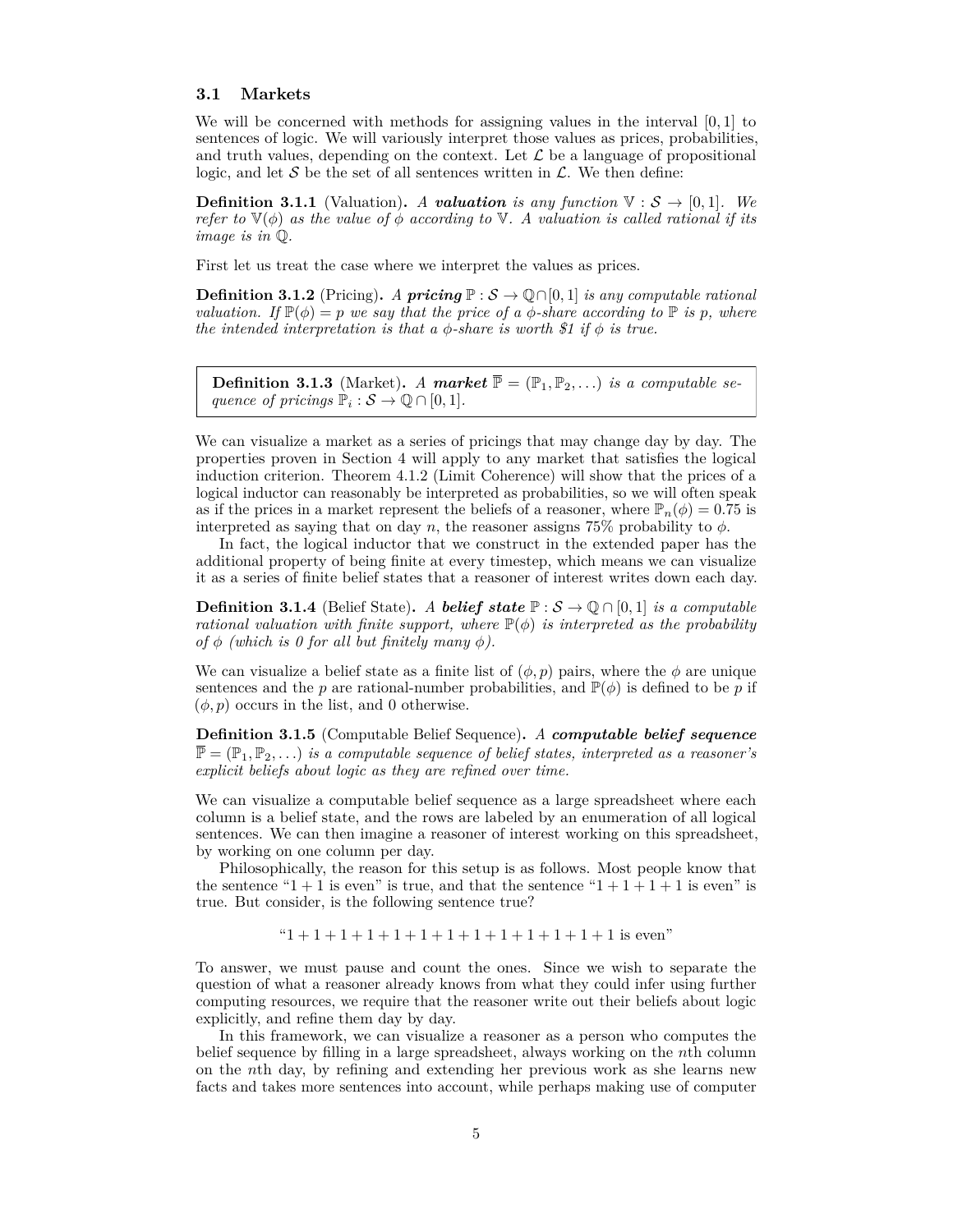assistance. For example, a reasoner who has noticed that " $1 + \cdots + 1$  is even" is true iff the sentence has an even number of ones, might program her computer to write 1 into as many of the true " $1 + \cdots + 1$  is even" cells per day as it can before resources run out. As another example, a reasoner who finds a bound on the prime gap might go back and update her probability on the twin prime conjecture. In our algorithm, the reasoner will have more and more computing power each day, with which to construct her next belief state.

## **3.2 Deductive processes**

We are interested in the question of what it means for reasoners to assign "reasonable probabilities" to statements of logic. Roughly speaking, we will imagine reasoners that have access to some formal deductive process, such as a community of mathematicians who submit machine-checked proofs to an official curated database. We will study reasoners that "outpace" this deductive process, e.g., by assigning high probabilities to conjectures that will eventually be proven, and low probabilities to conjectures that will eventually be disproven, well before the relevant proofs are actually found.

**Definition 3.2.1** (Deductive process). A deductive process  $\overline{D}$  :  $\mathbb{N}^+$   $\rightarrow$ Fin(S) *is a computable nested sequence*  $D_1 \subseteq D_2 \subseteq D_3 \dots$  *of finite sets of sentences.* We write  $D_{\infty}$  for the union  $\bigcup_{n} D_{n}$ .

This is a rather barren notion of "deduction". We will consider cases where we fix some theory Γ, and  $D_n$  is interpreted as the theorems proven up to and including day *n*. In this case,  $\overline{D}$  can be visualized as a slow process that reveals the knowledge of Γ over time. Roughly speaking, we will mainly concern ourselves with the case where  $\overline{D}$  eventually rules out all and only the worlds that are inconsistent with  $\Gamma$ .

**Definition 3.2.2** (World). *A world is any truth assignment*  $W : S \rightarrow \mathbb{B}$ . If  $W(\phi) = 1$  *we say that*  $\phi$  *is true in* W*. If*  $W(\phi) = 0$  *we say that*  $\phi$  *is false in* W. *We write* W *for the set of all worlds.*

Observe that worlds are valuations, and that they are not necessarily consistent. This terminology is nonstandard; the term "world" is usually reserved for consistent truth assignments. Logically uncertain reasoners cannot immediately tell which truth assignments are inconsistent, because revealing inconsistencies requires time and effort. In fact, there are multiple notions of "consistency" that are relevant for our purposes:

**Definition 3.2.3** (Propositional Consistency)**.** *A world* W *is called propositionally consistent, abbreviated p.c., if for all*  $\phi \in S$ ,  $\mathbb{W}(\phi)$  *is determined by Boolean algebra from the truth values that* W *assigns to the prime formulas of φ. In other words,* W *is p.c. if*  $W(\phi \land \psi) = W(\phi) \land W(\psi)$ ,  $W(\phi \lor \psi) = W(\phi) \lor W(\psi)$ , and so on.

*Given a set of sentences*  $D$ *, we define*  $PC(D)$  *to be the set of all p.c. worlds where*  $W(\phi) = 1$  *for all*  $\phi \in D$ *. We refer to*  $PC(D)$  *as the set of worlds propositionally consistent with D.*

**Definition 3.2.4** (Consistency)**.** *Given a set of sentences* Γ*, we say* W *is consistent with* **Γ** *or* **Γ***-consistent if*

$$
\Gamma \cup \{\phi \mid \mathbb{W}(\phi) = 1\} \cup \{\neg \phi \mid \mathbb{W}(\phi) = 0\} \nvdash \bot.
$$

*We write* C(Γ) *for the set of* Γ*-consistent worlds.*

Note that a limited reasoner won't be able to tell whether a given world W is consistent (by either definition). Roughly speaking, the definition of exploitation (below) will say that a good reasoner should perform well when measured on day *n* by worlds propositionally consistent with  $D_n$ , and we ourselves will be interested in deductive processes that pin down a particular theory  $\Gamma$  by propositional consistency: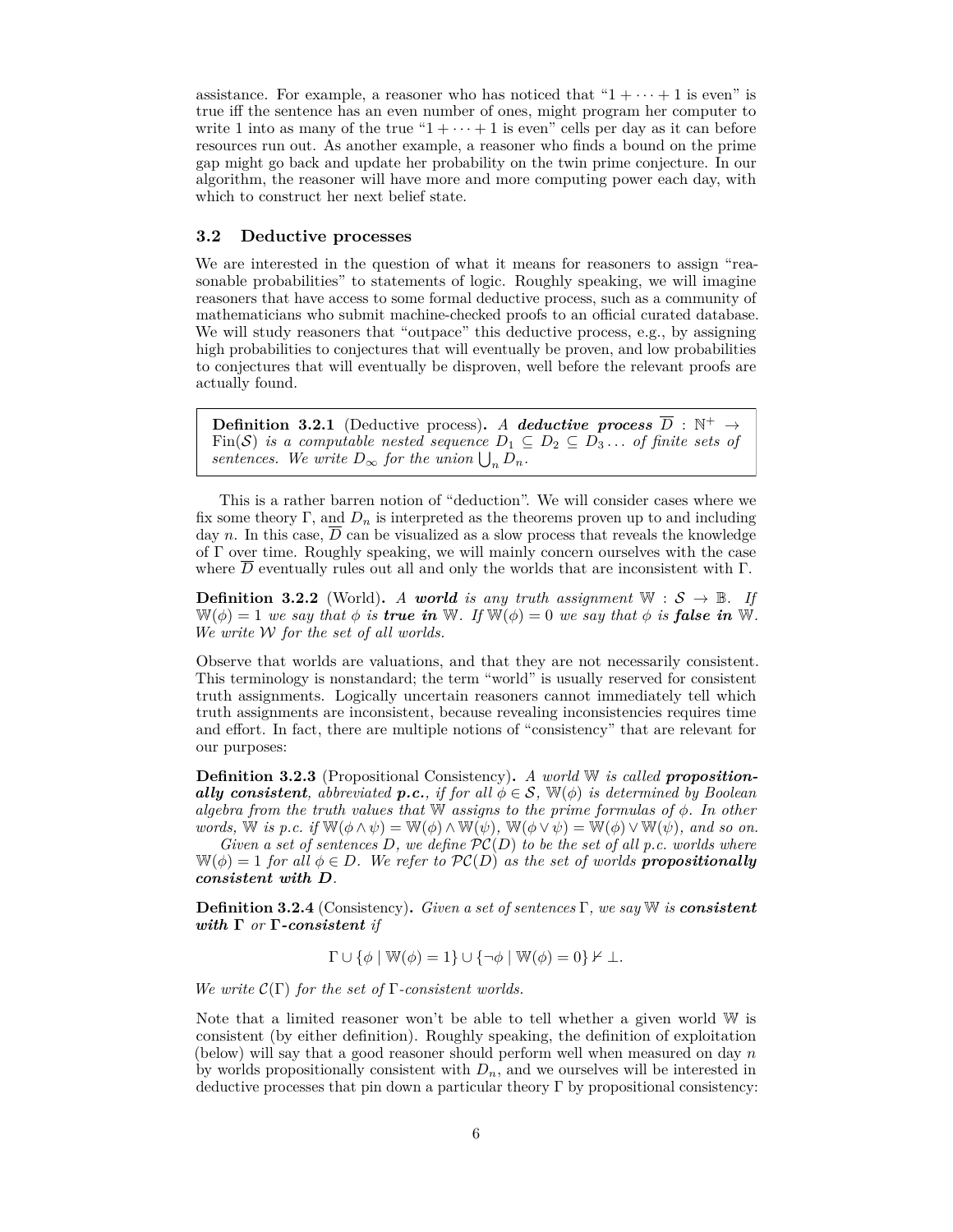**Definition 3.2.5** (Γ-complete)**.** *Given a theory* Γ*, we say that a deductive process D is* **Γ***-complete if*

$$
\mathcal{PC}(D_{\infty})=\mathcal{C}(\Gamma).
$$

As a canonical example, let  $D_n$  be the set of all theorems of PA provable in at most *n* characters.<sup>[1](#page-6-0)</sup> Then  $\overline{D}$  is PA-complete, and a reasoner with access to  $\overline{D}$  can be interpreted as someone who on day *n* knows all PA-theorems provable in  $\leq n$ characters, who must manage her uncertainty about other mathematical facts.

#### **3.3 Efficient computability**

We use the following notion of efficiency throughout the paper:

**Definition 3.3.1** (Efficiently computable). An infinite sequence  $\bar{x}$  is called *efficiently computable, abbreviated e.c., if there is a computable function f that outputs*  $x_n$  *on input*  $n$ *, with runtime polynomial in*  $n$ *.* 

Our framework is not wedded to this definition; stricter notions of efficiency (e.g., sequences that can be computed in  $\mathcal{O}(n^2)$  time) would yield "dumber" inductors with better runtimes, and vice versa. We use the set of polynomial-time computable functions because it has some closure properties that are convenient for our purposes.

## **3.4 Traders**

Roughly speaking, traders are functions that see the day *n* and the history of market prices up to and including day *n*, and then produce a series of buy and sell orders, by executing a strategy that is continuous as a function of the market history.

A linear combination of sentences can be interpreted as a "market order", where  $3\phi - 2\psi$  says to buy 3 shares of  $\phi$  and sell 2 shares of  $\psi$ . Very roughly, a trading strategy for day  $n$  will be a method for producing market orders where the coefficients are not numbers but *functions* which depend (continuously) on the market prices up to and including day *n*.

**Definition 3.4.1** (Valuation Feature). *A valuation feature*  $\alpha : [0,1]^{S \times \mathbb{N}^+} \to \mathbb{R}$ *is a continuous function from valuation sequences to real numbers such that*  $\alpha(\overline{\mathbb{V}})$ *depends only on the initial sequence*  $\mathbb{V}_{\leq n}$  *for some*  $n \in \mathbb{N}^+$  *called the* rank *of the feature,* rank $(\alpha)$ *. For any*  $m \geq n$ *, we define*  $\alpha(\mathbb{V}_{\leq m})$  *in the natural way. We will often deal with features that have range in* [0*,* 1]*; we call these* [0*,* 1]*-features.*

The following valuation features find the price of a sentence on a particular day:

**Definition 3.4.2** (Price Feature). For each  $\phi \in \mathcal{S}$  and  $n \in \mathbb{N}^+$ , we define a **price**  $\textbf{\textit{feature}} \phi^{*n}: [0,1]^{\mathcal{S} \times \mathbb{N}^+} \to \mathbb{R} \textit{ by the formula}$ 

$$
\phi^{*n}(\overline{\mathbb{V}}) := \mathbb{V}_n(\phi).
$$

*We call these "price features" because they will almost always be applied to a market*  $\overline{\mathbb{P}}$ , in which case  $\phi^{*n}$  gives the price of  $\phi$  on day *n* as a function of  $\overline{\mathbb{P}}$ .

Very roughly, trading strategies will be linear combinations of sentences where the coefficients are valuation features. The set of all valuation features is not computably enumerable, so we define an expressible subset:

**Definition 3.4.3** (Expressible Feature). *An expressible feature*  $\xi : [0,1]^{S \times \mathbb{N}^+} \rightarrow$ R *is a valuation feature expressible by an algebraic expression built from price features*  $\phi^{*n}$  *for each*  $n \in \mathbb{N}^+$  *and*  $\phi \in \mathcal{S}$ *, rational numbers, addition, multiplication,* 

<span id="page-6-0"></span><sup>1.</sup> Because PA is a first-order theory, and the only assumption we made about  $\mathcal L$  is that it is a propositional logic, note that the axioms of first-order logic—namely, specialization and distribution—must be included as theorems in  $\overline{D}$ .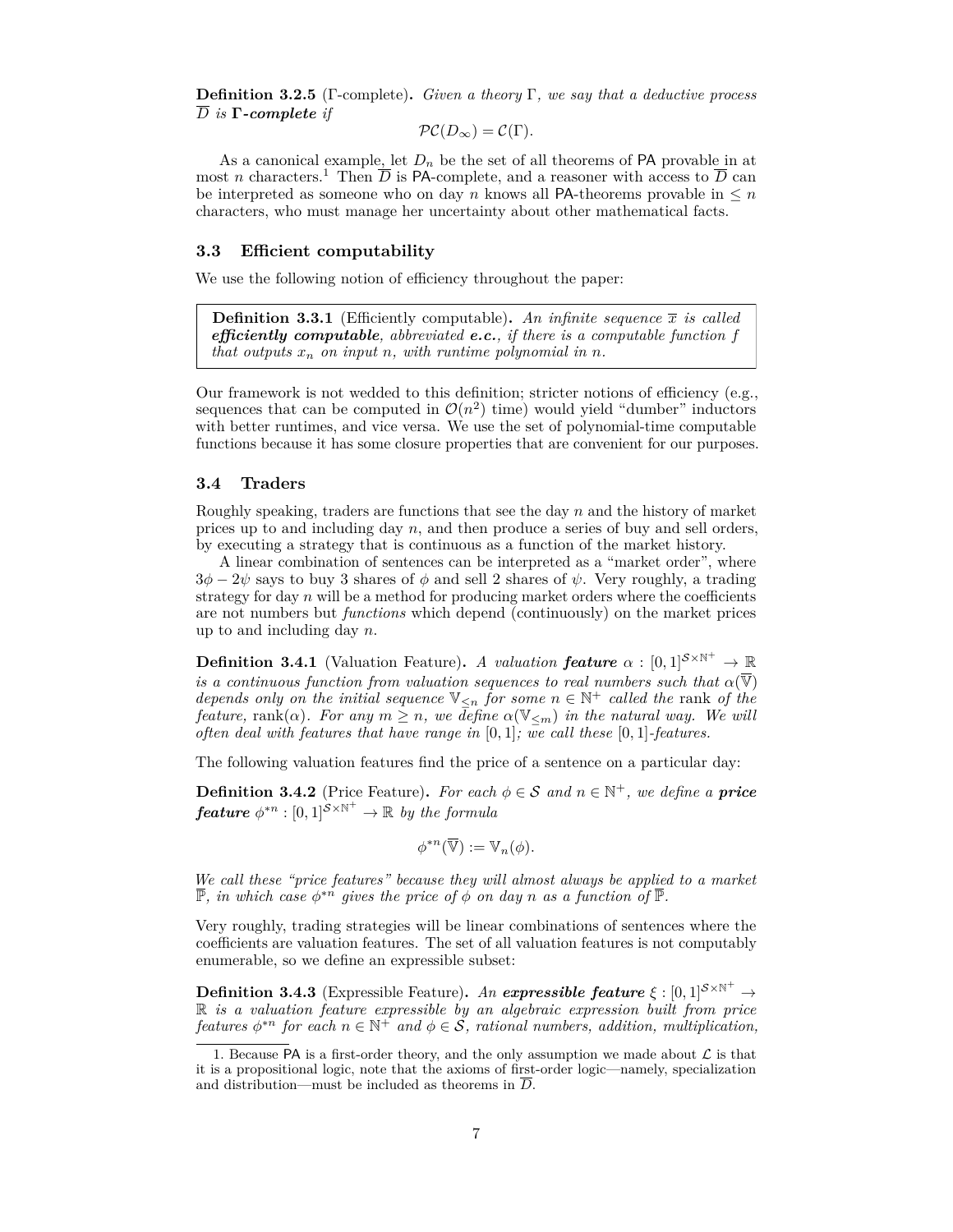max(−*,* −)*, and a "safe reciprocation" function* max(−*,* 1)−<sup>1</sup> *. See the extended paper for the full definition.*[2](#page-7-0)

*We write*  $\mathcal{E}F$  *for the set of all expressible features and*  $\mathcal{E}F_n$  *for the set of expressible features of rank*  $\leq n$ *.* 

Note that for each *n*,  $\mathcal{EF}_n$  is a commutative ring. We will write  $2 - \phi^{*6}$  for the function  $\overline{\mathbb{V}} \mapsto 2 - \phi^{*6}(\overline{\mathbb{V}})$  and so on, in the usual way. For example, the feature

$$
\xi := \max(0, \phi^{*6} - \psi^{*7})
$$

checks whether the value of  $\phi$  on day 6 is higher than the value of  $\psi$  on day 7. If so, it returns the difference; otherwise, it returns 0. If  $\xi$  is applied to a market  $\mathbb{P}$ , and  $\mathbb{P}_6(\phi) = 0.5$  and  $\mathbb{P}_7(\psi) = 0.2$  then  $\xi(\overline{\mathbb{P}}) = 0.3$ . Observe that rank( $\xi$ ) = 7, and observe that  $\xi$  is continuous.

The reason for the continuity constraint is to allow stable market prices to be found in the face of paradoxes. For example, consider the sentence  $\phi$  which says "the price of  $\phi$  in this market on day *n* is less than 50 cents" (constructed, e.g., by Gödel's diagonal lemma). What should the fair price be? A share of  $\phi$  is worth \$1 if its price is less than 50 cents, and \$0 otherwise. Thus, if the price of  $\phi$  is low, it is worth a lot; but if the price is high, it is worthless. If traders are allowed to buy  $\phi$ on day *n* if it costs less than 50 cents and sell otherwise, then there are no stable market prices. The continuity constraint requires that if a trader buys at one price and sells at another, there must be an intermediate price at which they buy/sell nothing. As we will see later, this guarantees that a stable fixed point can be found between market prices and trading strategies. Intuitively, the continuity condition can be interpreted as saying that traders have only finite-precision access to the market prices.

We are almost ready to define trading strategies as a linear combination of sentences with expressible features as coefficients. However, there is one more complication. It will be convenient to record not only the amount of shares bought and sold, but amount of cash spent or received. For example, consider again the market order  $3\phi - 2\psi$ . If it is executed on day 7 in a market  $\overline{P}$ , and  $\mathbb{P}_7(\phi) = 0.4$ and  $\mathbb{P}_7(\psi) = 0.3$ , then the cost is  $3 \cdot 40\mathfrak{e} - 2 \cdot 30\mathfrak{e} = 60\mathfrak{e}$ . We can record the whole trade as an affine combination  $-0.6 + 3\phi - 2\psi$ , which can be read as "the trader spent 60 cents to buy 3 shares of  $\phi$  and sell 2 shares of  $\psi$ ". Extending this idea to the case where the coefficients are expressible features, we get the following notion:

**Definition 3.4.4** (Trading Strategy)**.** *A trading strategy for day n, also called an n-strategy, is an affine combination of the form*

$$
T = c + \xi_1 \phi_1 + \dots + \xi_k \phi_k,
$$

*where*  $\phi_1, \ldots, \phi_k$  *are sentences,*  $\xi_1, \ldots, \xi_k$  *are expressible features of rank*  $\leq n$ *, and* 

$$
c = -\sum_{i} \xi_i {\phi_i}^{*n}
$$

*is a "cash term" recording the net cash flow when executing a transaction that buys ξ<sup>i</sup> shares of φ<sup>i</sup> for each i at the prevailing market price. (Buying negative shares is called "selling".) We define*  $T[1]$  *to be c, and*  $T[\phi]$  *to be the coefficient of*  $\phi$  *in*  $T$ *, which is*  $0$  *if*  $\phi \notin (\phi_1, \ldots, \phi_k)$ *.* 

*An n*-strategy  $T$  can be encoded by the tuples  $(\phi_1, \ldots, \phi_k)$  and  $(\xi_1, \ldots, \xi_k)$  because *the c term is determined by them. Explicitly, by linearity we have*

$$
T = \xi_1 \cdot (\phi_1 - {\phi_1}^{*n}) + \cdots + \xi_k \cdot (\phi_k - {\phi_k}^{*n}),
$$

*which means any n-strategy can be written as a linear combination of*  $(\phi_i - \phi_i^{*n})$ *terms, each of which means "buy one share of*  $\phi_i$  *at the prevailing price".* 

<span id="page-7-0"></span><sup>2.</sup> In particular, expressible features are a generalization of arithmetic circuits. The specific definition is somewhat arbitrary; what matters is that expressible features be (1) continuous; (2) compactly specifiable in polynomial time; and (3) expressive enough to identify a variety of inefficiencies in a market.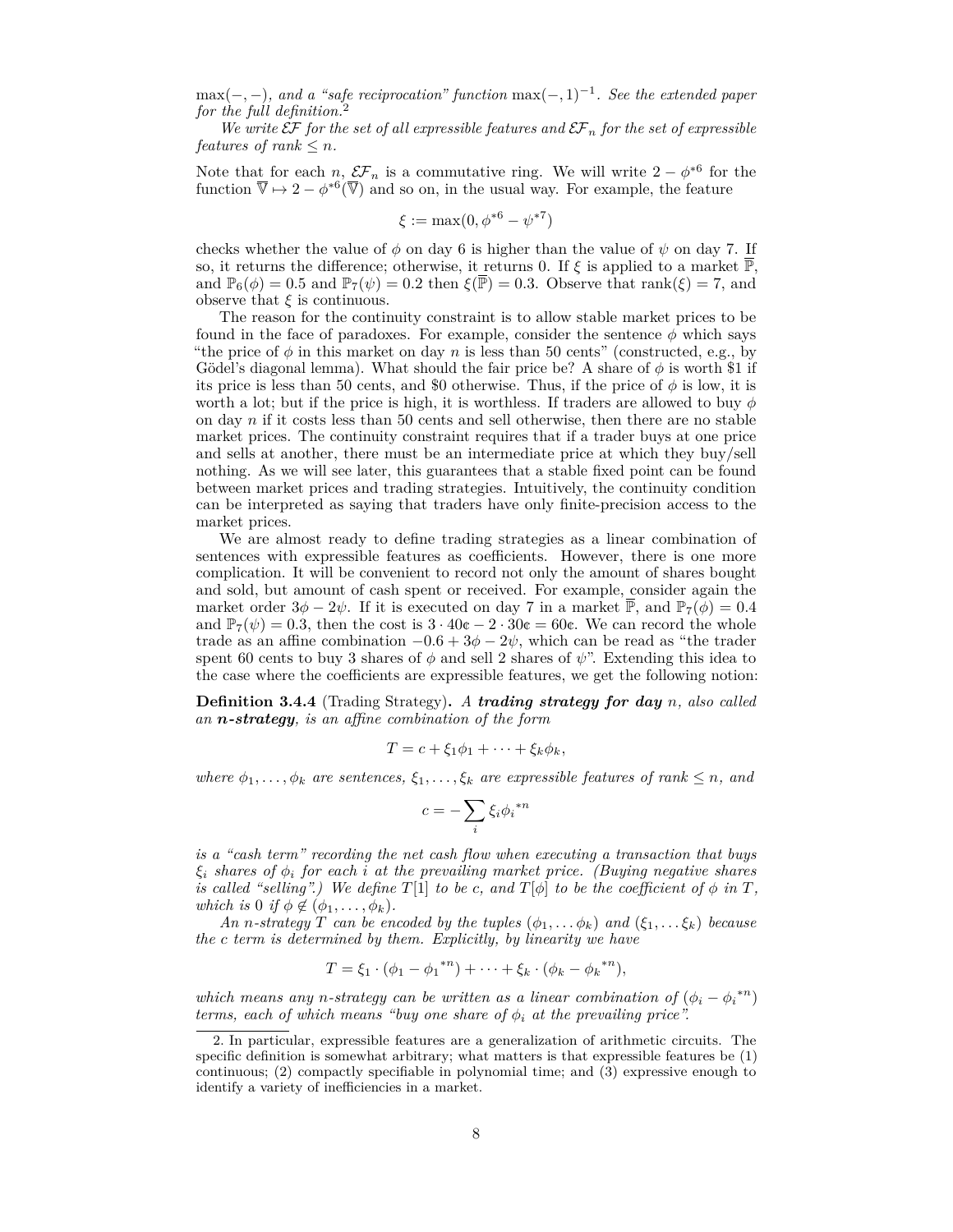As an example, consider the following trading strategy for day 5:

$$
\left[ \left( \neg \neg \phi \right)^{*5} - \phi^{*5} \right] \cdot \left( \phi - \phi^{*5} \right) + \left[ \phi^{*5} - \left( \neg \neg \phi \right)^{*5} \right] \cdot \left( \neg \neg \phi - \left( \neg \neg \phi \right)^{*5} \right).
$$

This strategy compares the price of  $\phi$  on day 5 to the price of  $\neg\neg \phi$  on day 5. If the former is less expensive by  $\delta$ , it purchase  $\delta$  shares of  $\phi$  at the prevailing prices, and sells  $\delta$  shares of  $\neg\neg\phi$  at the prevailing prices. Otherwise, it does the opposite. In short, this strategy arbitrages  $\phi$  against  $\neg\neg \phi$  by buying the cheaper one and selling the more expensive one.

We can now state the key definition of this section:

**Definition 3.4.5** (Trader). A **trader**  $\overline{T}$  is a sequence  $(T_1, T_2, \ldots)$  where each *T<sup>n</sup> is a trading strategy for day n.*

We can visualize a trader as a person who gets to see the day *n*, think for a while, and then produce a trading strategy for day *n*, which will observe the history of market prices up to and including day *n* and execute a market order to buy and sell different sentences at the prevailing market prices.

If  $s := T_n[\phi] > 0$ , we say that  $\overline{T}$  buys *s* shares of  $\phi$  on day *n*, and if  $s < 0$ , we say that  $\overline{T}$  sells |*s*| shares of  $\phi$  on day *n*. Similarly, if  $d := T_n[1] > 0$ , we say that  $\overline{T}$ receives *d* dollars on day *n*, and if  $d < 0$ , we say that  $\overline{T}$  pays out |*d*| dollars on day *n*.

Trade strategies are a special case of affine combinations of sentences:

<span id="page-8-1"></span>**Definition 3.4.6** (Affine Combination). *An* **F**-combination  $A : \mathcal{S} \cup \{1\} \rightarrow \mathcal{F}_n$  *is an affine expression of the form*

$$
A := c + \alpha_1 \phi_1 + \dots + \alpha_k \phi_k,
$$

*where*  $(\phi_1, \ldots, \phi_k)$  *are sentences and*  $(c, \alpha_1, \ldots, \alpha_k)$  *are in* F. EF, R, and Q*combinations are defined similarly.*

*We write*  $A[1]$  *for the trailing coefficient c, and*  $A[\phi]$  *for the coefficient of*  $\phi$ *, which is* 0 *if*  $\phi \notin (\phi_1, \ldots, \phi_k)$ . The **rank** of A *is defined to be the maximum rank among all its coefficients. Given any valuation* V*, we abuse notation in the usual way and define the value of A (according to* V*) linearly by:*

$$
\mathbb{V}(A) := c + \alpha_1 \mathbb{V}(\phi_1) + \cdots + \alpha_k \mathbb{V}(\phi_k).
$$

We will use these to encode the net holdings  $\sum_{i \leq n} T_i(\overline{P})$  of a trader after interacting with a market  $\overline{P}$ , and later to encode linear inequalities that hold between the truth values of different sentences.

## **3.5 Exploitation**

<span id="page-8-0"></span>**Definition 3.5.1** (Exploitation). A trader  $\overline{T}$  is said to exploit a valuation *sequence*  $\overline{\nabla}$  *relative to a deductive process*  $\overline{D}$  *if the set of values* 

$$
\left\{\mathbb{W}\Big(\sum_{i\leq n}T_i\big(\overline{\mathbb{V}}\big)\Big)\,\Big|\,n\in\mathbb{N}^+,\mathbb{W}\in\mathcal{PC}(D_n)\right\}
$$

*is bounded below, but not bounded above.*

Given a world W, the number  $\mathbb{W}(\sum_{i \leq n} T_i(\overline{\mathbb{P}}))$  is the value of the trader's net holdings, where a share of  $\phi$  is valued at  $\overline{\$1}$  if  $\phi$  is true in W and \$0 otherwise. The set  $\{ \mathbb{W}(\sum_{i \leq n} T_i)(\overline{\mathbb{P}}) \mid n \in \mathbb{N}^+, \mathbb{W} \in \mathcal{PC}(D_n) \}$  is the set of all assessments of  $\overline{T}$ 's net worth, across all time, according to worlds that were propositionally consistent with *D* at the time. We informally call these *plausible assessments* of the trader's net worth. Using this terminology, Definition [3.5.1](#page-8-0) says that a trader exploits the market if their plausible net worth is bounded below, but not above.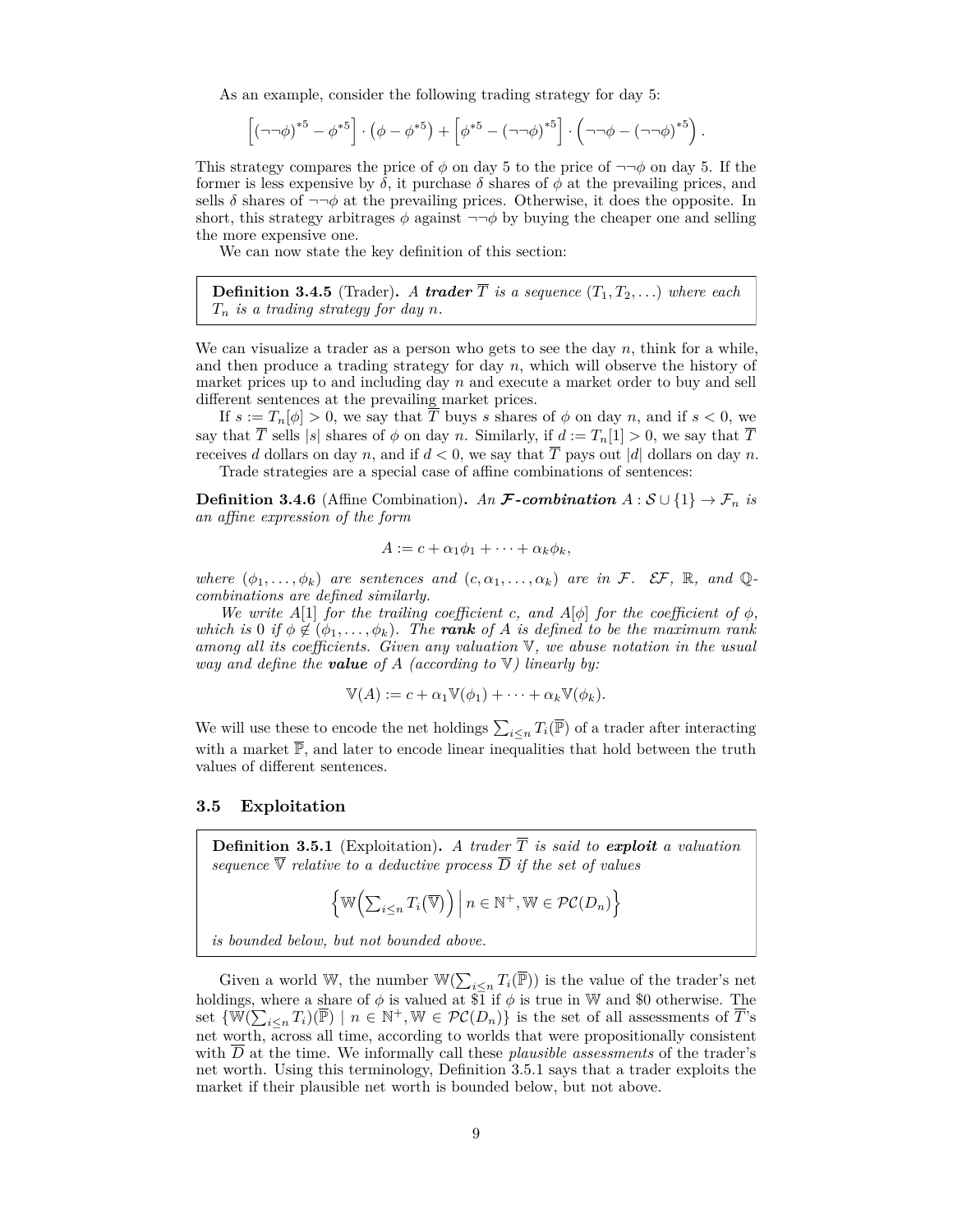Roughly speaking, we can imagine that there is a person behind the market who acts as a market maker, obligated to buy and sell shares at the listed prices. We can imagine that anyone who sold a  $\phi$ -share is obligated to pay \$1 if and when  $\overline{D}$ says  $\phi$ . Then, very roughly, a trader exploits the market if they are able to make unbounded returns off of a finite investment.

This analogy is illustrative but incomplete—traders can exploit the market even if they never purchase a sentence that appears in  $\overline{D}$ . For example, let  $\phi$  and  $\psi$ be two sentences such that PA proves  $(\phi \lor \psi)$ , but does not prove either  $\phi$  or  $\psi$ . Consider a trader that bought 10 *φ*-shares at a price of 20¢ each, and 10 *ψ*-shares at a price of 30¢ each. Once  $\overline{D}$  says ( $\phi \vee \psi$ ), all remaining p.c. worlds will agree that the portfolio  $-5 + 10\phi + 10\psi$  has a value of at least  $+5$ , despite the fact that neither *φ* nor *ψ* is ever proven. If the trader is allowed to keep buying *φ* and *ψ* shares at those prices, they would exploit the market, despite the fact that they never buy decidable sentences. In other words, our notion of exploitation rewards traders for arbitrage, even if they arbitrage between sentences that never "pay out".

#### **3.6 Main Result**

Recall the logical induction criterion and our main theorem:

**Definition 3.0.1** (The Logical Induction Criterion). *A market*  $\overline{P}$  *is said to satisfy the logical induction criterion relative to a deductive process*  $\overline{D}$  *if there is no efficiently computable trader*  $\overline{T}$  *that exploits*  $\overline{P}$  *relative to*  $\overline{D}$ *. A market*  $\overline{P}$  *meeting this criterion is called a <i>logical inductor over*  $\overline{D}$ *.* 

**Theorem 3.0.2.** For any deductive process  $\overline{D}$ , there exists a computable belief *sequence*  $\mathbb{P}$  *satisfying the logical induction criterion relative to*  $\overline{D}$ *.* 

*Proof.* See the extended paper for the algorithm.

 $\Box$ 

**Definition 3.6.1** (Logical Inductor over Γ)**.** *Given a theory* Γ*, a logical inductor over a* Γ*-complete deductive process*  $\overline{D}$  *is called a <i>logical inductor over* Γ*.* 

**Corollary 3.6.2.** *For any recursively axiomatizable theory* Γ*, there exists a computable belief sequence that is a logical inductor over* Γ*.*

# <span id="page-9-0"></span>**4 Properties of Logical Inductors**

Here is an intuitive argument that logical inductors perform good reasoning under logical uncertainty:

Consider any polynomial-time method for efficiently identifying patterns in logic. If the market prices don't learn to reflect that pattern, a clever trader can use it to exploit the market. For example, if there is a polynomial-time method for identifying theorems that are always underpriced by the market, a clever trader could use that pattern to buy those theorems low, exploiting the market. To avoid exploitation, logical inductors must learn to identify many different types of patterns in logical statements.

In this section, we will provide evidence supporting this intuitive argument, by demonstrating that a wide selection of desirable properties are satisfied in unison by logical inductors. In Section [4.1](#page-10-0) we will discuss properties that hold in the limit; in Section [4.2](#page-10-1) we will discuss properties related to pattern recognition; in Section [4.3](#page-14-0) we will discuss properties related to self-knowledge and self-trust.

In what follows, let  $\mathcal L$  be a language of propositional logic; let  $\mathcal S$  be the set of sentences written in  $\mathcal{L}$ ; let  $\Gamma \subset \mathcal{S}$  be a computably enumerable set of propositional formulas written in  $\mathcal L$  (such as PA, where the propositional variables are prime sentences in first-order logic, as discussed in Section [2\)](#page-2-0); and let  $\overline{P}$  be a computable logical inductor over Γ, i.e., a market satisfying the logical induction criterion relative to some Γ-complete deductive process  $\overline{D}$ . We assume in this section that Γ is consistent.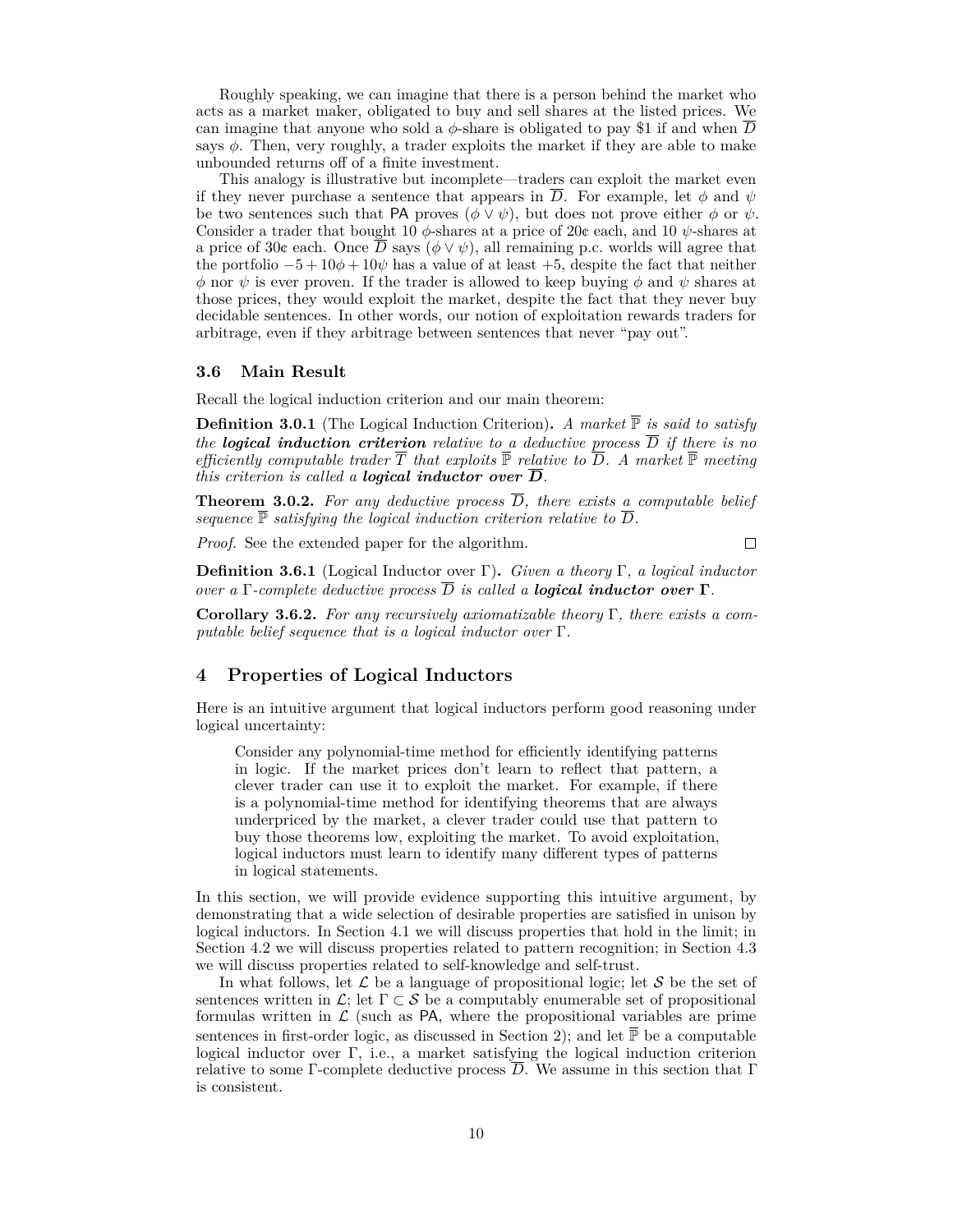## <span id="page-10-0"></span>**4.1 Limit properties**

The limiting beliefs of  $\overline{P}$  converge, and represent a coherent probability distribution:

**Theorem 4.1.1** (Convergence). The limit  $\mathbb{P}_{\infty} : \mathcal{S} \to [0,1]$  defined by

$$
\mathbb{P}_{\infty}(\phi) := \lim_{n \to \infty} \mathbb{P}_n(\phi)
$$

*exists for all φ.* (Proof in extended paper, B.4.)

<span id="page-10-2"></span>**Theorem 4.1.2** (Limit Coherence).  $\mathbb{P}_{\infty}$  *is coherent, i.e., it gives rise to an internally consistent probability measure* Pr *on the set*  $\mathcal{C}(\Gamma)$  *of all worlds consistent with*  $\Gamma$ *, defined by the formula*

$$
Pr(\mathbb{W}(\phi) = 1) := \mathbb{P}_{\infty}(\phi).
$$

*In other words,*  $\mathbb{P}_{\infty}$  *defines a probability measure on the set of completions of* Γ. (Proof in extended paper, C.10.)

Furthermore,  $\bar{\mathbb{P}}$  learns not to assign extreme probabilities to sentences that are independent from  $\Gamma$ . In fact, the limiting probability of an undecidable sentence is bounded away from 0 and 1 by an amount proportional to its prefix complexity:

**Theorem 4.1.3** (Occam Bounds)**.** *There exists a fixed positive constant C such that for any sentence*  $\phi$  *with prefix complexity*  $\kappa(\phi)$ *, if*  $\Gamma \nvdash \neg \phi$ *, then* 

$$
\mathbb{P}_{\infty}(\phi) \ge C2^{-\kappa(\phi)},
$$

*and if*  $\Gamma \nvdash \phi$ *, then* 

$$
\mathbb{P}_{\infty}(\phi) \le 1 - C2^{-\kappa(\phi)}.
$$

(Proof in extended paper, G.3.)

By adding a sequence of zero-arity predicates  $(b_1, b_2, \ldots)$  not mentioned in  $\Gamma$  to the language  $\mathcal{L}, \mathbb{P}_{\infty}$  can be used as a full-fledged sequence predictor. Interpreting each  $b_i$  as representing the next bit in a sequence of bits produced by an environment, one can ask  $\mathbb{P}_{\infty}$  the probability of a bitstring 00101 by asking for the probability of the sentence " $\neg b_1 \wedge \neg b_2 \wedge b_3 \wedge \neg b_4 \wedge b_5$ ". The answer will be proportional to the complexity of the bitstring, which means that  $\mathbb{P}_{\infty}$  gives rise to a simplicity prior over bitstrings.

**Theorem 4.1.4** (Domination of the Universal Semimeasure). Let  $(b_1, b_2, \ldots)$  be a *sequence of zero-arity predicate symbols in the language of* Γ *not mentioned in the axioms of* Γ*, and let σ be an infinite bitstring. Define*

$$
\mathbb{P}_{\infty}(\overline{\sigma}_{\leq n}) = \mathbb{P}_{\infty}(\mathbf{H}(b_1 \leftrightarrow \sigma_1 = 1) \land (b_2 \leftrightarrow \sigma_2 = 1) \land \dots \land (b_n \leftrightarrow \sigma_n = 1)^{\prime\prime}).
$$

*Let M be a universal semimeasure. Then there is some positive constant C such that for any finite bitstring*  $\overline{\sigma}_{\leq n}$ *,* 

$$
\mathbb{P}_{\infty}(\overline{\sigma}_{\leq n}) \geq C \cdot M(\overline{\sigma}_{\leq n}).
$$

(Proof in extended paper, G.5.)

In the extended paper we show that this dominance is strict.

#### <span id="page-10-1"></span>**4.2 Pattern recognition**

<span id="page-10-3"></span>**Theorem 4.2.1** (Provability Induction). Let  $\overline{\phi}$  be an efficiently computable (e.c.) *sequence of theorems. Then*

$$
\mathbb{P}_n(\phi_n) \eqsim_n 1.
$$

*Furthermore, let*  $\overline{\psi}$  *be an e.c. sequence of disprovable sentences. Then* 

$$
\mathbb{P}_n(\psi_n) \eqsim_n 0.
$$

(Proof in extended paper, C.3.)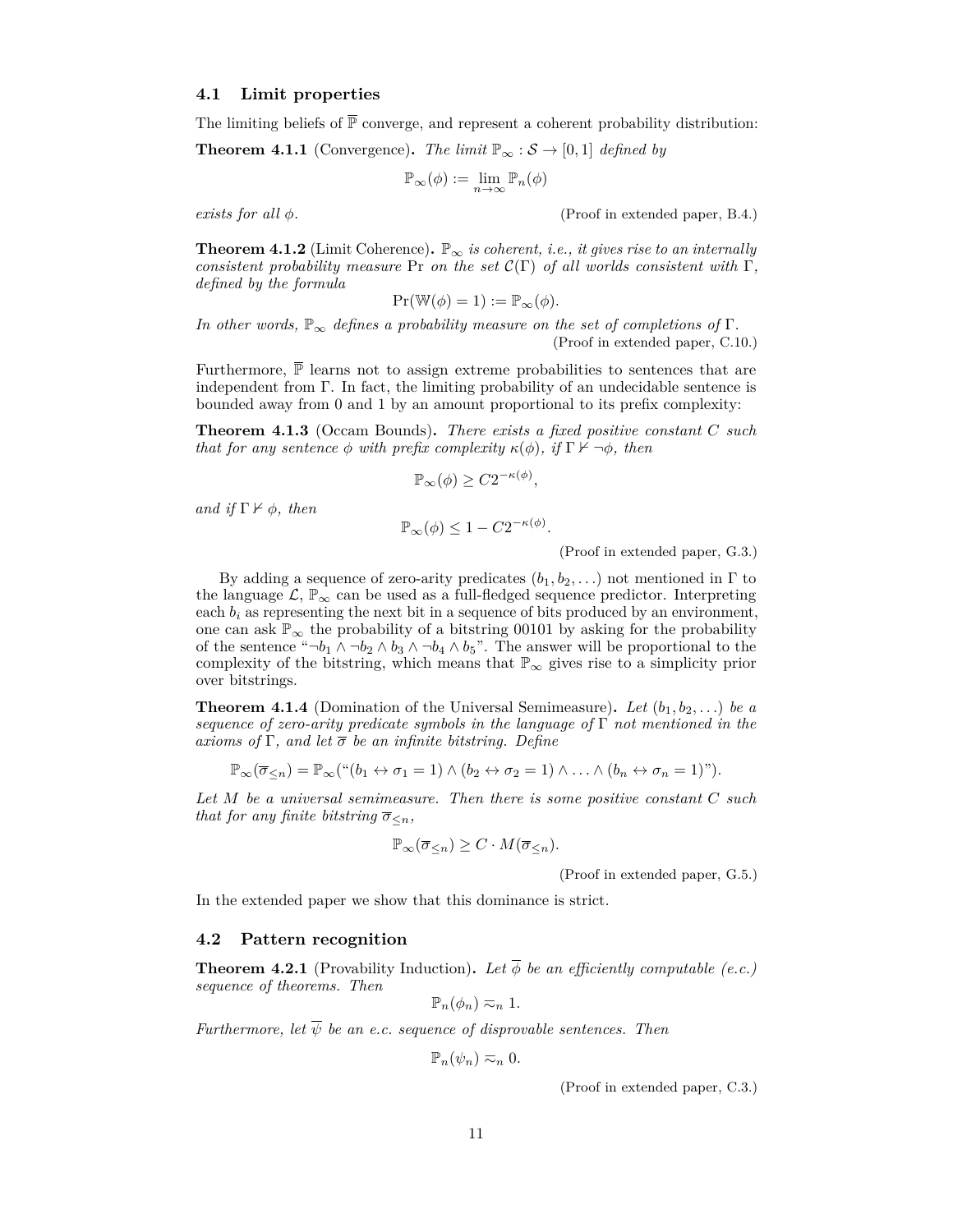To see why this theorem is interesting, consider an e.c. sequence  $\phi$  of theorems which can be generated in polynomial time, but are quite difficult to prove. Let  $f(n)$  be the time at which  $\overline{D}$  will prove  $\phi_n$ , and assume that f is some fast-growing function. At any given time *n*, the statement  $\phi_n$  is ever further out beyond the current deductive state  $D_n$ —it might take 1 day to prove  $\phi_0$ , 10 days to prove  $\phi_1$ , 100 days to prove  $\phi_2$ , and so on. One might therefore expect that  $\phi_n$  will also be "out of reach" for  $\mathbb{P}_n$ , and that we have to wait until a day close to  $f(n)$  before expecting the prices  $\mathbb{P}_{f(n)}(\phi_n)$  to be confident in  $\phi_n$ . However, this is not the case!

Provability induction says that, for large *n* and a sequence  $\phi$  of theorems that can be efficiently enumerated,  $\mathbb{P}_n(\phi_n) > 1 - \varepsilon$ , despite the fact that  $\phi_n$  will not be confirmed deductively until a much later time  $f(n)$ . In other words,  $\bar{P}$  learns to assign high probability to the  $\overline{\phi}$  faster than  $\overline{D}$  can computationally verify them.

**Analogy: Ramanujan and Hardy.** Imagine that the statements  $\overline{\phi}$  are being output by an algorithm that uses heuristics to generate mathematical facts without proofs, playing a role similar to the famously brilliant, often-unrigorous mathematician Srinivasa Ramanujan. Then P plays the historical role of the beliefs of the rigorous G.H. Hardy who tries to verify those results according to a slow deductive process. After Hardy (P) verifies enough of Ramanujan's claims  $(\phi_{\leq n})$  according to some slow deductive process  $(D)$ , he begins to trust Ramanujan, even if the proofs of Ramanujan's later conjectures are impossibly long, putting them ever-further beyond Hardy's current abilities to rigorously verify them. In this story, Hardy's inductive reasoning (and Ramanujan's also) outpaces his deductive reasoning.

This idiom of assigning the right probabilities to  $\phi_n$  no later than day *n* will be common throughout the paper, so we give it a name.

**Definition 4.2.2** (Timely Manner). Let  $\overline{\phi}$  be an e.c. sequence of sentences, and  $\bar{p}$  *be an e.c. sequence of rational numbers. We say*  $\bar{P}$  *assigns*  $\bar{p}$  *to*  $\bar{\phi}$  *in a timely manner if for every*  $\varepsilon > 0$ *, there exists a time N such that for all*  $n > N$ *,* 

$$
|\mathbb{P}_n(\phi_n)-p_n|<\varepsilon.
$$

*In other words,*  $\overline{P}$  *assigns*  $\overline{p}$  *to*  $\overline{\phi}$  *in a timely manner if* 

$$
\mathbb{P}_n(\phi_n) \eqsim_n p_n.
$$

Note that there are no requirements on how large *N* gets as a function of  $\varepsilon$ . As such, when we say that  $\bar{P}$  assigns  $\bar{p}$  to  $\bar{\phi}$  in a timely manner, it may take a very long time for convergence to occur. (See the extended paper for a discussion.)

As an example, imagine the reasoner who recognizes that sentences of the form  $i+1+\cdots+1$  is even" are true iff the number of ones is even. Let  $\overline{\phi}$  be the sequence where  $\phi_n$  is the version of that sentence with 2*n* ones. If the reasoner starts writing a probability near  $100\%$  in the  $\phi_n$  cell by day *n* at the latest, then intuitively, she has begun incorporating the pattern into her beliefs, and we say that she is assigning high probabilities to  $\phi$  in a timely manner.

Checking the *n*th sentence on the *n*th day is a rather arbitrary choice, and we might hope that a good reasoner would assign high probabilities to e.c. sequences of theorems at a faster rate than that. It is easy to show that this is the case, by the closure properties of efficient computability. In the extended paper, we also show that if  $\mathbb{P}_n(\phi_n)$  is close to  $\mathbb{P}_\infty(\phi_n)$ , then  $\mathbb{P}_m(\phi_n)$  is also close to  $\mathbb{P}_\infty(\phi_n)$  for  $m \geq n$ . As such, it doesn't really matter which diagonal  $\mathbb{P}_t(\phi_n)$  we check when checking whether or not  $\overline{P}$  has started "recognizing a pattern", so long as *t* is related to *n* by a polynomial expression. The most natural choice is to check the probability of the *n*th sentence on the *n*th day, and we invite the reader to be on the lookout for expressions of the form " $\mathbb{P}_n(\phi_n)$ " as indications that a logical inductor is outpacing its underlying deductive process.

Pushing beyond Theorem [4.2.1,](#page-10-3) we can show that if  $\overline{P}$  is going to learn to assign  $\bar{p}$  to  $\bar{\phi}$  at any point in the future, then it learns to assign  $\bar{p}$  to  $\bar{\phi}$  in a timely manner: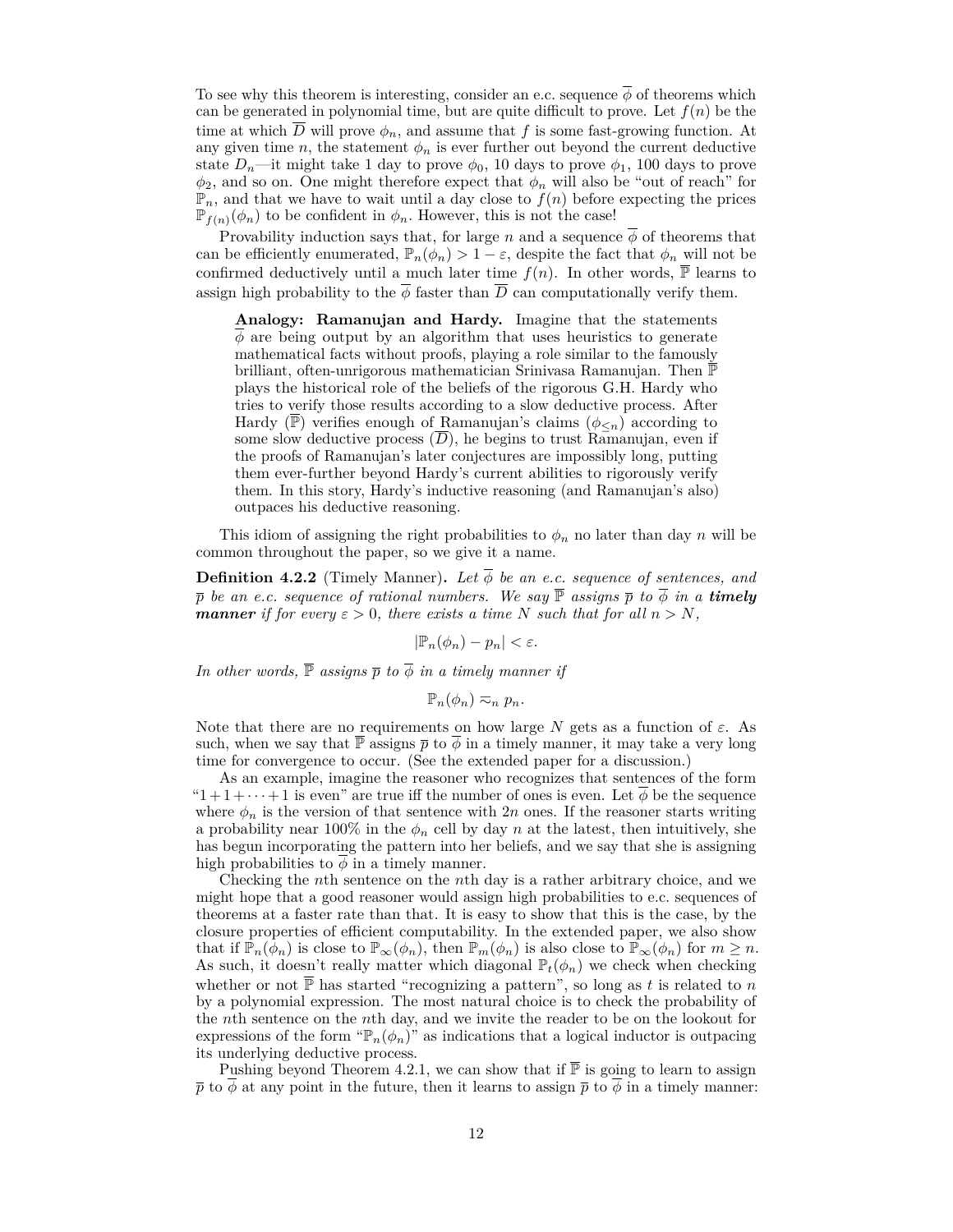<span id="page-12-0"></span>**Theorem 4.2.3** (Preemptive Learning). Let  $\overline{\phi}$  be an e.c. sequence of sentences. *Then*

$$
\liminf_{n \to \infty} \mathbb{P}_n(\phi_n) = \liminf_{n \to \infty} \sup_{m \ge n} \mathbb{P}_m(\phi_n).
$$

*Furthermore,*

$$
\limsup_{n \to \infty} \mathbb{P}_n(\phi_n) = \limsup_{n \to \infty} \inf_{m \ge n} \mathbb{P}_m(\phi_n).
$$

(Proof in extended paper, B.3.)

For example, consider the sequence

$$
\overline{\pi \text{Aeq7}} := \left( \text{``}\pi [A(\underline{n}, \underline{n})] = 7 \text{''} \right)_{n \in \mathbb{N}^+}
$$

where  $\pi[i]$  is the *i*th decimal digit of  $\pi$  and  $A$  is the Ackermann function. Each individual sentence is decidable, so the limiting probabilities are 0 for some  $\pi \text{Aeq} 7_n$ and 1 for others. But that pattern of 1s and 0s is not efficiently computable (unless the Ackermann digits of  $\pi$  are easy to predict). Theorem [4.2.3](#page-12-0) says that even so, if  $\bar{\mathbb{P}}$  is going to learn to assign probability 10% to each  $\pi \text{Aeq7}_n$  for a long time while it waits to learn the Ackermann numbers, then it learns to assign 10% probability to *π*Aeq7 in a timely manner.

This raises the question of whether logical inductors learn to assign probabilities like 10% to sequences like  $\overline{\pi \text{Aeq7}}$ . We will now answer that question in the affirmative (assuming the Ackermann digits of  $\pi$  are difficult to predict). This follows from the fact that logical inductors learn to use appropriate statistical summaries on sequences of sentences that appear random to  $\overline{P}$ . To formalize this claim, we need to formalize the idea that a sequence is "apparently random'. Intuitively, this notion must be defined relative to a specific reasoner and their computational limitations. After all, the digits of  $\pi$  are perfectly deterministic; they only appear random to a reasoner who lacks the resources to compute them. We use the following setup:

**Definition 4.2.4** (Divergent Weighting). *A divergent weighting*  $\overline{w} \in [0,1]^{\mathbb{N}^+}$  *is an infinite sequence of real numbers in* [0,1], such that  $\sum_{n} w_n = \infty$ .

Note that divergent weightings have codomain  $[0, 1]$  as opposed to  $\{0, 1\}$ , meaning the weightings may single out fuzzy subsets of the sequence. For purposes of intuition, imagine that  $\overline{w}$  is a sequence of 0s and 1s, in which case each  $\overline{w}$  can be interpreted as a subsequence. The constraint that the  $w_n$  sum to  $\infty$  ensures that this subsequence is infinite.

<span id="page-12-1"></span>**Definition 4.2.5** (Generable From  $\overline{\mathbb{P}}$ ). *A sequence of rational numbers*  $\overline{q}$  *is called generable from*  $\overline{\mathbb{P}}$  *if there exists an e.c.*  $\mathcal{EF}$ -progression  $\overline{q^{\dagger}}$  such that  $q^{\dagger}_n(\overline{\mathbb{P}}) = q_n$ *for all n. In this case we say that*  $\bar{q}$  *is*  $\bar{P}$ *-generable.*  $\bar{P}$ *-generable* R*-sequences*, Q*-combination sequences, and* R*-combination sequences are defined analogously.*

Divergent weightings generable from  $\overline{P}$  are fuzzy subsequences that are allowed to depend continuously (via expressible market features) on the market history. These are, more or less, the pattern-detectors that logical inductors are able to use when searching a sequence for one subsequence that is more likely to be true than all the others. Roughly speaking, if there are no patterns that can be detected in a sequence by  $\overline{\mathbb{P}}$ -generable divergent weightings, then we say that the sequence is pseudorandom (relative to those weightings):

**Definition 4.2.6** (Pseudorandom Sequence)**.** *Given a set S of divergent weightings, a* sequence  $\overline{\phi}$  *of decidable sentences is called pseudorandom with frequency p over S if, for all weightings*  $\overline{w} \in S$ *,* 

$$
\lim_{n \to \infty} \frac{\sum_{i \le n} w_i \cdot \operatorname{Thm}_{\Gamma}(\phi_i)}{\sum_{i \le n} w_i}
$$

*exists and is equal to p.*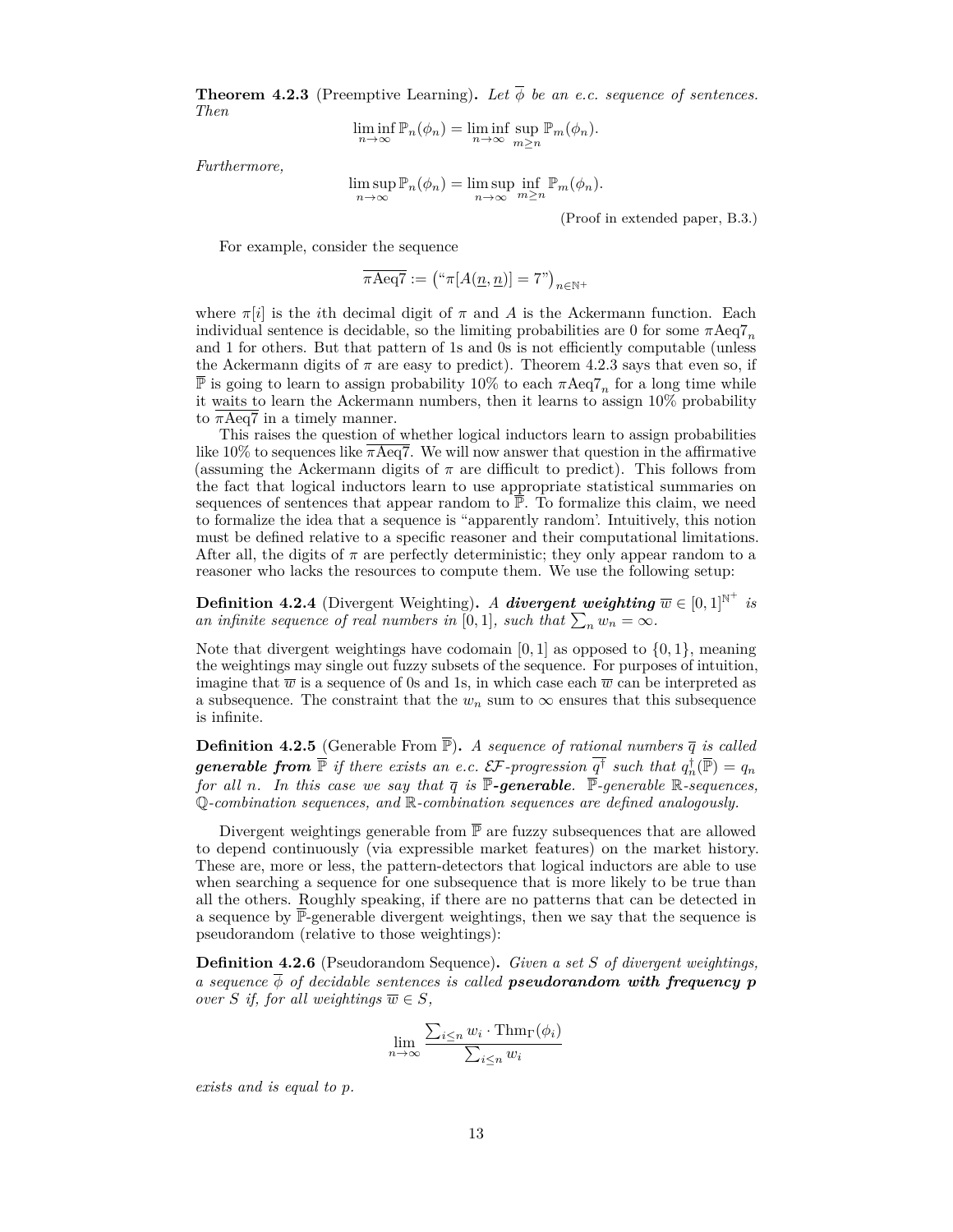Note that if the sequence  $\overline{\phi}$  is *actually* randomly generated (say, by adding  $(c_1, c_2, \ldots)$ ) to the language of Γ, and tossing a coin weighted with probability *p* towards heads for each *i*, to determine whether to add  $c_i$  or  $\neg c_i$  as an axiom) then  $\phi$  is pseudorandom with frequency p almost surely.<sup>[3](#page-13-0)</sup> Now:

<span id="page-13-1"></span>**Theorem 4.2.7** (Learning Pseudorandom Frequencies)**.** *If φ be an e.c. sequence of decidable sentences. If*  $\overline{\phi}$  *is pseudorandom over the set of all*  $\overline{P}$ -generable *divergent weightings, then*

$$
\mathbb{P}_n(\phi_n) \eqsim_n p.
$$

(Proof in extended paper, D.8.)

For example, if the Ackermann digits of *n* are hard to predict (in the sense that no  $\overline{\mathbb{P}}$ -generable divergent weighting can single out any fuzzy subset where the digits are particularly likely to be 7), then  $\overline{P}$  assigns probability 10% to  $\overline{\pi \text{Aeq7}}$  in a timely manner.

Furthermore, logical inductors learn, in a timely manner, to make their probabilities respect linear inequalities that will hold in the truth values between sentences. For example, consider a computer program prg which outputs either 0, 1, or 2 on all inputs, but for which the general case cannot be proven by Γ. Theorem [4.2.1](#page-10-3) says that the sequence

$$
\overline{\text{prg}012} := \left(\text{``}\underline{\text{prg}}\left(\underline{n}\right) = 0 \lor \underline{\text{prg}}\left(\underline{n}\right) = 1 \lor \underline{\text{prg}}\left(\underline{n}\right) = 2"\right)_{n \in \mathbb{N}^+}
$$

will be learned, in the sense that  $\overline{P}$  will inductively learn to assign each prg012<sub>n</sub> a probability near 1 in a timely manner. But what about the following three individual sequences?

$$
\overline{\text{prg0}} := \left( \text{``}\underline{\text{prg}}(\underline{n}) = 0 \text{''} \right)_{n \in \mathbb{N}^+}
$$
\n
$$
\overline{\text{prg1}} := \left( \text{``}\underline{\text{prg}}(\underline{n}) = 1 \text{''} \right)_{n \in \mathbb{N}^+}
$$
\n
$$
\overline{\text{prg2}} := \left( \text{``}\underline{\text{prg}}(\underline{n}) = 2 \text{''} \right)_{n \in \mathbb{N}^+}
$$

None of the three are purely theorems, so Theorem [4.2.1](#page-10-3) does not apply. If they are pseudorandom relative to  $\overline{P}$ , then Theorem [4.2.7](#page-13-1) says that  $\overline{P}$  will fall back on the limiting frequencies, but that tells us little in cases where there are predictable non-conclusive patterns (e.g., if prg(i) is more likely to output 2 when helper(i) outputs 17). In fact, the probabilities on the  $(\text{prg0}_n, \text{prg1}_n, \text{prg2}_n)$  triplet *should* shift around over time, as  $\overline{P}$  gains new knowledge about related facts and updates its beliefs. How could we tell if those intermediate beliefs were reasonable?

One way is to check their sum. If  $\overline{P}$  believes that  $\text{prg}(i) \in \{0, 1, 2\}$  and it knows how disjunction works, then it should be the case that whenever  $\mathbb{P}_n(\text{prg}012_t) \approx 1$ ,  $\mathbb{P}_n(\text{prg}(t) + \mathbb{P}_n(\text{prg}(t)) + \mathbb{P}_n(\text{prg}(t)) \approx 1$ . And this is precisely the case.

**Convention 4.2.8** (Constraint)**.** *An* R*-combination C can be viewed as a constraint, in which case we say that a valuation*  $\nabla$  *satisfies the constraint if*  $\nabla$ (*C*)  $\geq$  0*.* 

For example, the constraint

$$
AND := -2 + \phi + \psi
$$

says that both  $\phi$  and  $\psi$  are true, and it is satisfied by W iff  $W(\phi) = W(\psi) = 1$ . As another example, the pair of constraints

$$
XOR := (1 - \phi - \psi, \phi + \psi - 1)
$$

say that exactly one of  $\phi$  and  $\psi$  is true, and are satisfied by  $\mathbb{P}_7$  iff  $\mathbb{P}_7(\phi) + \mathbb{P}_7(\psi) = 1$ .

<span id="page-13-0"></span><sup>3.</sup> Note that actually adding randomness to  $\Gamma$  in this fashion is not allowed, because we assumed that the axioms of  $\Gamma$  are recursively enumerable. It is possible to construct a logical inductor that has access to a source of randomness, by adding one bit of randomness to the market each day, but that topic is beyond the scope of this paper.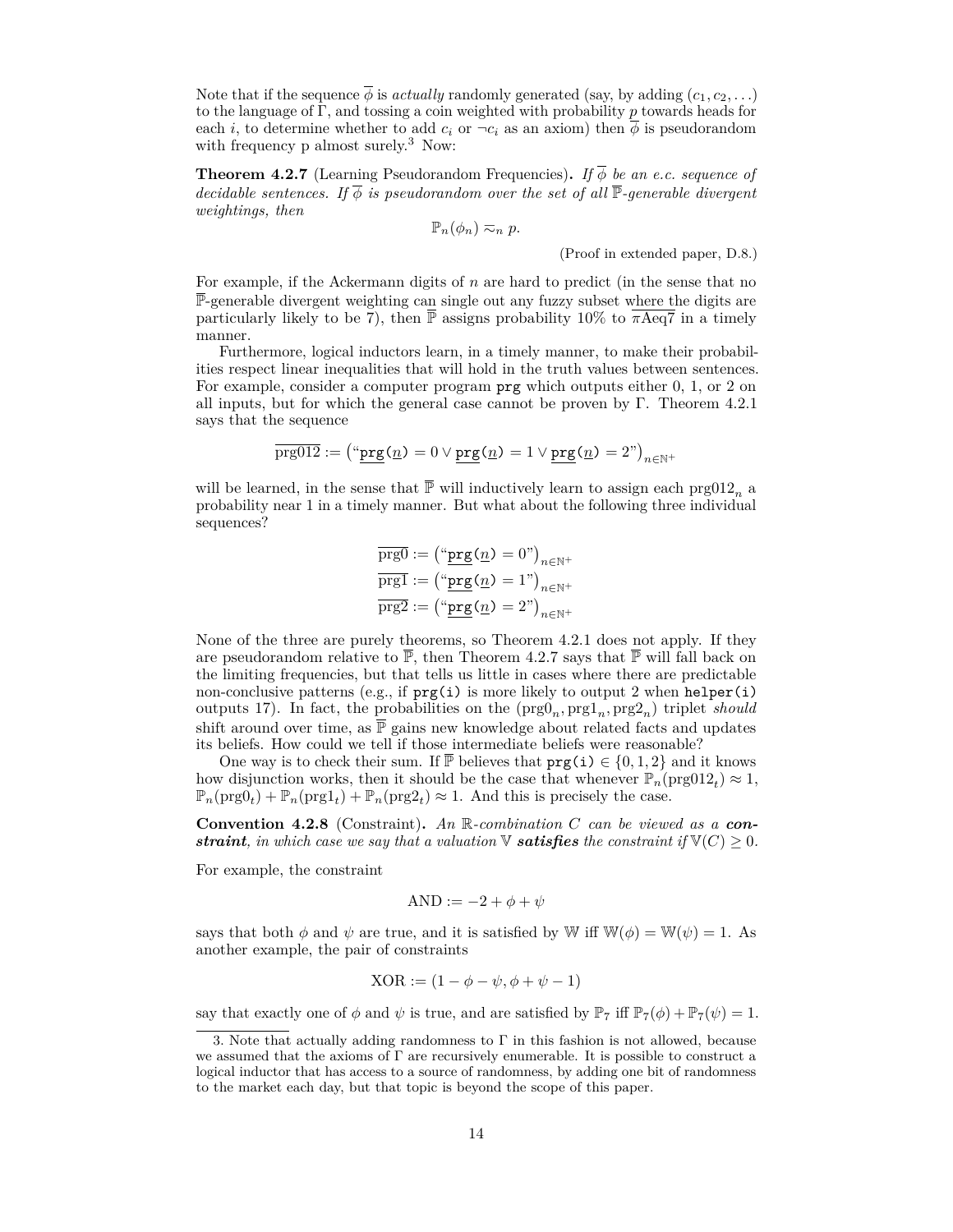<span id="page-14-2"></span>**Definition 4.2.9** (Bounded Combination Sequences)**.** *By* BCS(P) *(mnemonic:* **bounded combination sequences**) we denote the set of all  $\overline{P}$ -generable  $\mathbb{R}$ *combination sequences*  $\overline{A}$  *that are bounded, in the sense that there exists some bound b such that*  $||A_n||_1 \leq b$  *for all n, where*  $||-||_1$  *includes the trailing coefficient.* 

<span id="page-14-1"></span>**Theorem 4.2.10** (Affine Coherence). *Let*  $\overline{A} \in \mathcal{BCS}(\overline{\mathbb{P}})$ . *Then* 

$$
\liminf_{n \to \infty} \inf_{\mathbb{W} \in \mathcal{C}(\Gamma)} \mathbb{W}(A_n) \le \liminf_{n \to \infty} \mathbb{P}_{\infty}(A_n) \le \liminf_{n \to \infty} \mathbb{P}_n(A_n),
$$

*and*

$$
\limsup_{n \to \infty} \mathbb{P}_n(A_n) \le \limsup_{n \to \infty} \mathbb{P}_\infty(A_n) \le \limsup_{n \to \infty} \sup_{\mathbb{W} \in \mathcal{C}(\Gamma)} \mathbb{W}(A_n).
$$

(Proof in extended paper, C.1.)

These inequalities tie ground truth on  $\overline{A}$ , to the value of  $\overline{A}$  in the limit, to the value of  $\overline{A}$  on the main diagonal. In words, it says that if all consistent worlds  $W \in \mathcal{C}(\Gamma)$  value  $A_n$  in  $(a, b)$  for *n* large, then  $\mathbb{P}_{\infty}$  values  $A_n$  in  $(c, d) \subseteq (a, b)$  for *n* large (because  $\mathbb{P}_{\infty}$  is a weighted mixture of all consistent worlds), and  $\overline{\mathbb{P}}$  learns to assign probabilities  $\mathbb{P}_n(A_n) \in (c, d)$  in a timely manner. In colloquial terms,  $\overline{\mathbb{P}}$  learns in a timely manner to respect *all* linear inequalities that actually hold between sentences, so long as those relationships can be enumerated in polynomial time.

For example, consider the constraint sequence

$$
\overline{A} := (1 - \text{prg0}_n - \text{prg1}_n - \text{prg2}_n)_{n \in \mathbb{N}^+}
$$

For all *n* and all consistent worlds  $\mathbb{W} \in C(\Gamma)$ , the value  $\mathbb{W}(A_n)$  is 0, so applying Theorem [4.2.10](#page-14-1) to  $\overline{A}$ , we get that  $\mathbb{P}_n(A_n) \approx_n 0$ . By linearity, this means

$$
\mathbb{P}_n(\mathrm{prg0}_n) + \mathbb{P}_n(\mathrm{prg1}_n) + \mathbb{P}_n(\mathrm{prg2}_n) \eqsim_n 1,
$$

i.e.,  $\overline{\mathbb{P}}$  learns that the three sequences are mutually exclusive and exhaustive in a timely manner, regardless of how difficult prg is to evaluate.

This doesn't mean that  $\overline{P}$  will assign the *correct* values (0 or 1) to each sentence in a timely manner; that would be impossible for a deductively limited reasoner. Rather,  $\bar{P}$ 's probabilities will start *satisfying the constraints* in a timely manner. For example, imagine a set of complex constraints holds between seven sequences, such that exactly three sentences in each septuplet are true, but it's difficult to tell which three. Then  $\mathbb P$  will learn this pattern, and start ensuring that its probabilities on each septuplet sum to 3, even if it can't yet assign particularly high probabilities to the correct three.

If we watch an individual septuplet as  $\overline{P}$  reasons, other constraints will push the probabilities on those seven sentences up and down. One sentence might be refuted and have its probability go to zero. Another might get a boost when  $\overline{P}$  discovers that it's likely implied by a high-probability sentence. Another might take a hit when  $\bar{P}$  discovers it likely implies a low-probability sentence. Throughout all this, Theorem [4.2.10](#page-14-1) says that  $\overline{P}$  will ensure that the seven probabilities always sum to  $\approx 3$ . P's beliefs on any given day arise from this interplay of many constraints, inductively learned.

#### <span id="page-14-0"></span>**4.3 Self-knowledge**

Logical inductors also learn to know what they know, and trust their future beliefs, in a way that avoids paradox. For starters,

**Theorem 4.3.1** (Introspection). Let  $\overline{\phi}$  be an e.c. sequence of sentences, and  $\overline{a}$ ,  $\overline{b}$ *be* P*-generable sequences of probabilities. Then, for any e.c. sequence of positive rationals*  $\overline{\delta} \to 0$ *, there exists a sequence of positive rationals*  $\overline{\epsilon} \to 0$  *such that for all n:*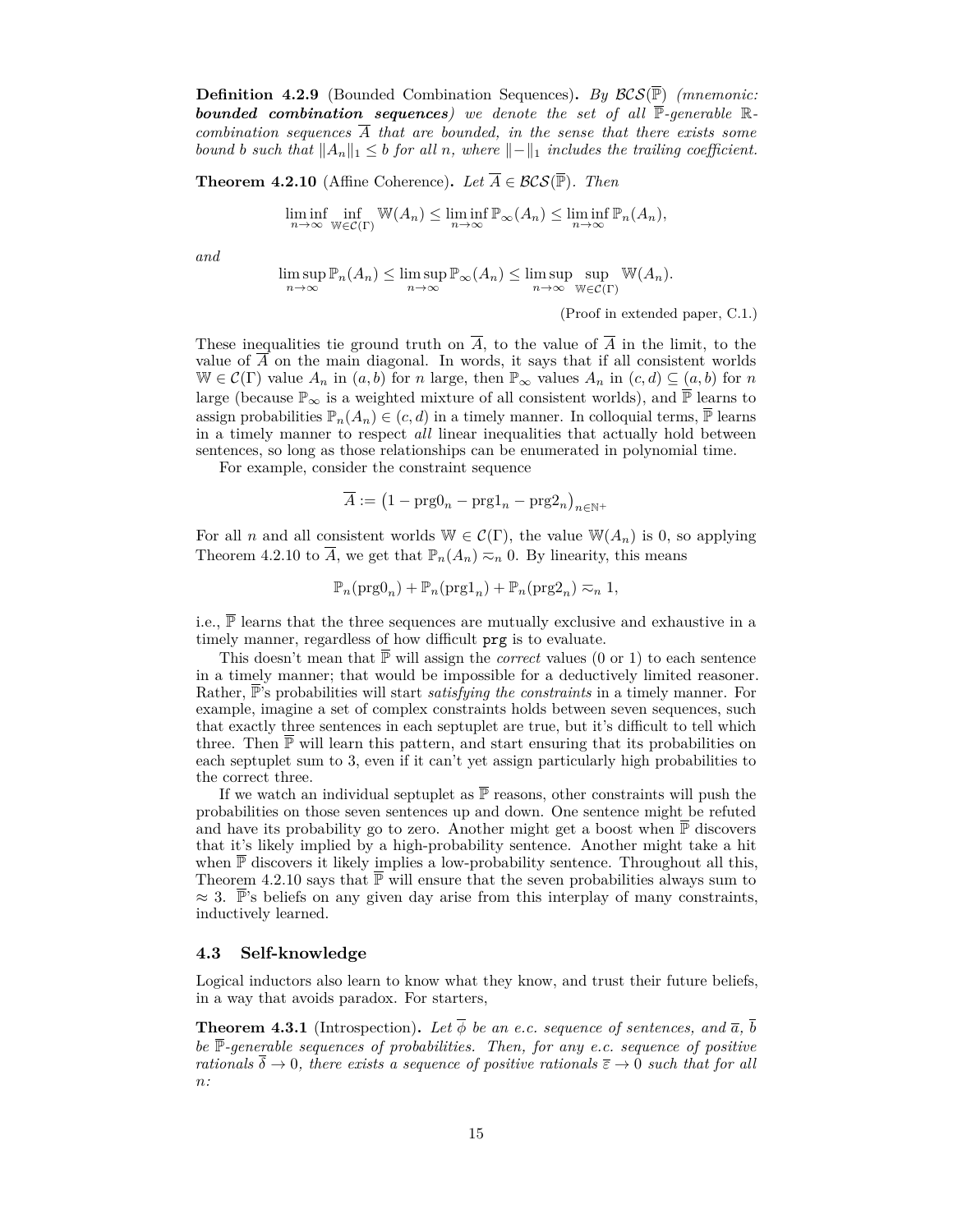*1. if*  $\mathbb{P}_n(\phi_n) \in (a_n + \delta_n, b_n - \delta_n)$ , then

$$
\mathbb{P}_n(\text{``}\underline{a_n} < \underline{\mathbb{P}_n}(\underline{\phi_n}) < \underline{b_n}\text{''}) > 1 - \varepsilon_n,
$$

2. *if*  $\mathbb{P}_n(\phi_n) \notin (a_n - \delta_n, b_n + \delta_n)$ , then

$$
\mathbb{P}_n\left(\text{``}\underline{a_n} < \underline{\mathbb{P}_n}(\underline{\phi_n}) < \underline{b_n}\text{''}\right) < \varepsilon_n.
$$

(Proof in extended paper, F.1.)

Roughly speaking, this says that if there is an e.c. pattern of the form "your probabilities on  $\phi$  will be between  $(a, b)$ " then P will learn to believe that pattern iff it is true, subject to the caveat that its self-knowledge has only finite precision (i.e., if its beliefs are extremely close to *a* then it can't always tell which side of *a* they are on). This "finite-precision self-knowledge" allows logical inductors to avoid the classic paradoxes of self-reference:

**Theorem 4.3.2** (Paradox Resistance). Fix a rational  $p \in (0,1)$ , and define a *sequence of "paradoxical sentences"*  $\overline{\chi^p}$  *satisfying* 

$$
\Gamma \vdash \underline{\chi^p_n} \leftrightarrow \left(\underline{\mathbb{P}_n}(\underline{\chi^p_n}) < \underline{p}\right)
$$

*for all n. Then*

 $\lim_{n\to\infty} \mathbb{P}_n(\chi_n^p) = p.$ 

(Proof in extended paper, F.2.)

A logical inductor responds to paradoxical sentences  $\overline{\chi^p}$  by assigning probabilities that converge on  $p$ . For example, if the sentences say " $\overline{P}$  will assign me a probability less than 80% on day *n*", then  $\mathbb{P}_n$  (once  $\overline{\mathbb{P}}$  has learned the pattern) starts assigning probabilities extremely close to 80%—so close that polynomial-runtime traders can't tell if it's slightly above or slightly below.

To visualize this, imagine that someone who owns a high-precision brain-scanner and can read off your beliefs, asks you what probability you assign to the claim "you will assign probability *<*80% to this claim at precisely 10am tomorrow". As 10am approaches, what happens to your belief in this claim? If you become extremely confident that it's going to be true, then your confidence should drop. But if you become highly confident it's going to be false, then your confidence should spike. Thus, your probabilities should oscillate, pushing your belief so close to 80% that you're not quite sure which way the brain scanner will actually call it. In response to paradoxical sentences, this is exactly how a logical inductor behaves, once it's learned how they work.

To go further, we need to define expected values taken with respect to  $\overline{P}$ , which we do as follows.

**Definition 4.3.3** (Logically Uncertain Variable)**.** *A logically uncertain variable, abbreviated LUV, is any formula X free in one variable that defines a unique value via* Γ*, in the sense that*

$$
\Gamma \vdash \exists x \colon (X(x) \land \forall x' \colon X(x') \to x' = x).
$$

*Given a LUV X and a consistent world*  $W \in \mathcal{C}(\Gamma)$ *, the value of X in* W *is defined to be*

$$
\mathbb{W}(X) := \sup_{x \in [0,1]} \mathbb{W}("X \geq \underline{x}") = 1.
$$

*In other words,* W(*X*) *is the supremum of values in* W *that do not exceed X. (This rather roundabout definition is necessary to handle cases where* W *assigns X a non-standard value.)*

*We write* U *for the set of all* [0*,* 1]*-LUVs. When manipulating logically uncertain variables, we use shorthand like* " $X < 0.5$ " *for* " $\forall x \colon X(x) \to x < 0.5$ ", and so on.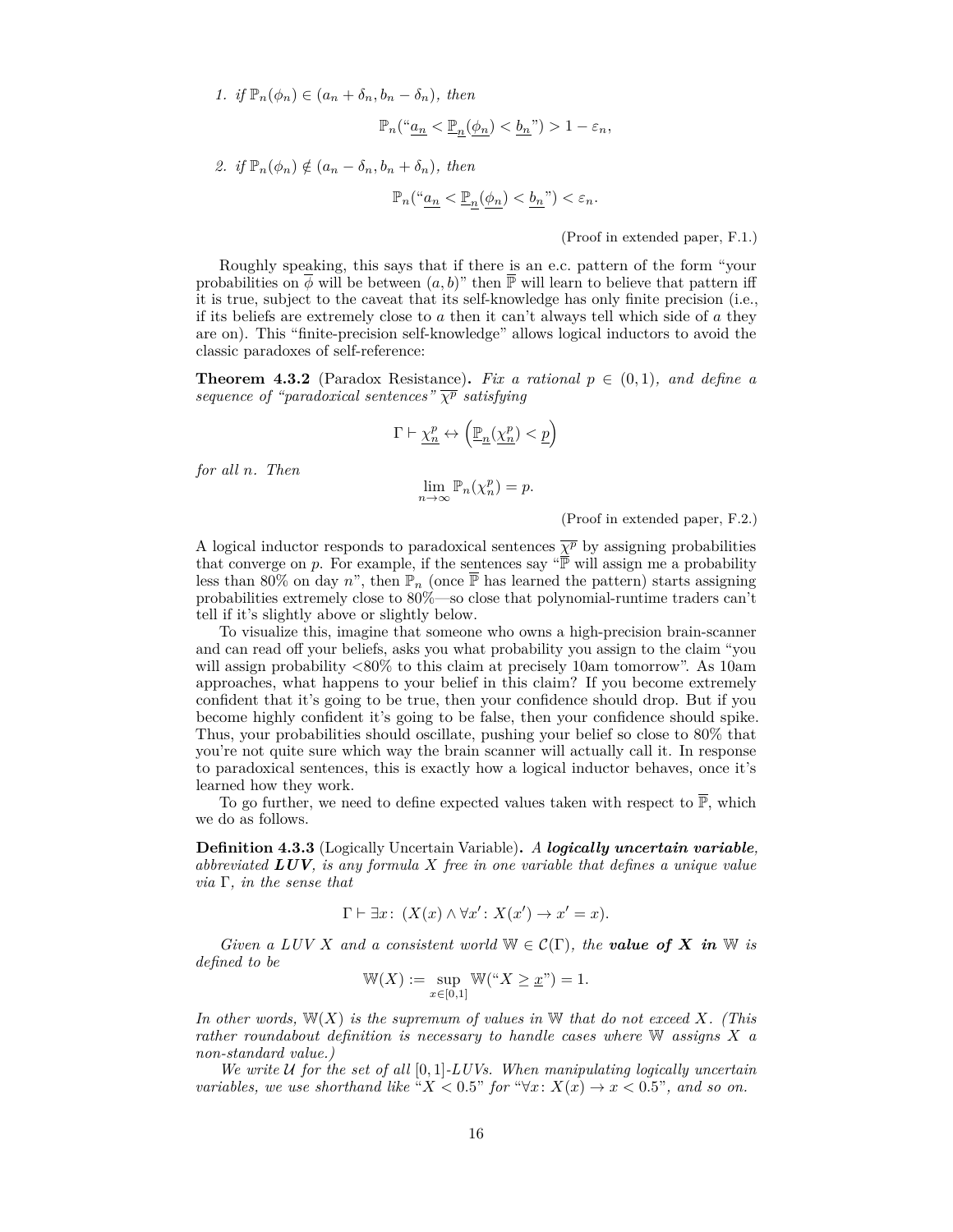For example,  $H := \nu = 0.5$ " is a LUV. As another example,  $TPC := \nu$ 1 ∧ Goldbach's conjecture)  $\vee$  ( $\nu = 0 \wedge \neg$ Goldbach's conjecture)" is a LUV whose value is somewhat more difficult to determine.

We can now define expectations of LUVs with respect to a given pricing. The first impulse is to use a Riemann sum; this is unsatisfactory, because if  $\mathbb P$  has not yet figured out that a LUV *X* has a unique value, then it might assign high probability to *X* being in multiple different places in the [0*,* 1] interval, in which case the expectation of a [0*,* 1]-LUV would not necessarily be a [0*,* 1]-LUV. So instead, we define expectations using an analog of a cumulative density function:

**Definition 4.3.4** (Expectation)**.** *For a given valuation* V*, we define the approxi-* $\boldsymbol{m}$  *ate expectation operator*  $\mathbb{E}_{k}^{\mathbb{V}}$  *for*  $\mathbb{V}$  *with precision*  $k$  *by* 

$$
\mathbb{E}_k^{\mathbb{V}}(X):=\sum_{i=0}^{k-1}\frac{1}{k}\mathbb{V}({}^\omega \underline{X}>i/\underline{k}").
$$

*where*  $X$  *is a* [0, 1]*-LUV*.

We will often want to take a limit of  $\mathbb{E}_k^{\mathbb{P}_n}(X)$  as both *k* and *n* approach  $\infty$ . We hereby make the fairly arbitrary choice to focus on the case  $k = n$  for simplicity, adopting the shorthand

$$
\mathbb{E}_n:=\mathbb{E}_n^{\mathbb{P}_n}
$$

In other words, when we examine how a logical inductor's expectations change on a sequence of sentences over time, we will (arbitrarily) consider approximate expectations that gain in precision at a rate of one unit per day.

We will now show that the expectation operator  $\mathbb{E}_n$  possesses properties that make it worthy of that name.

**Theorem 4.3.5** (Expectations Converge). The limit  $\mathbb{E}_{\infty}$  :  $\mathcal{S} \to [0,1]$  defined by

$$
\mathbb{E}_{\infty}(X) := \lim_{n \to \infty} \mathbb{E}_n(X)
$$

*exists for all*  $X \in \mathcal{U}$ . (Proof in extended paper, E.4.)

**Theorem 4.3.6** (Linearity of Expectation). Let  $\overline{\alpha}, \overline{\beta}$  be bounded e.c. sequences *of rational numbers expressible from*  $\overline{\mathbb{P}}$ *, and let*  $\overline{X}, \overline{Y}$ *, and*  $\overline{Z}$  *be e.c. sequences of*  $[0,1]$ -*LUVs.* If we have  $\Gamma \vdash Z_n = \alpha_n X_n + \beta_n Y_n$  for all *n*, then

$$
\alpha_n \mathbb{E}_n(X_n) + \beta_n \mathbb{E}_n(Y_n) \eqsim_n \mathbb{E}_n(Z_n).
$$

(Proof in extended paper, E.9.)

**Theorem 4.3.7** (Expectation Coherence). Let  $\mathcal{BLCS}(\overline{\mathbb{P}})$  be the set of all bounded *LUV-combination sequences, defined analogously to definitions [3.4.6,](#page-8-1) [4.2.5,](#page-12-1) and [4.2.9.](#page-14-2) (See the appendix for details.) Let*  $\overline{B} \in \mathcal{BLCS}(\overline{P})$ *. Then* 

$$
\liminf_{n\to\infty}\inf_{\mathbb{W}\in\mathcal{C}(\Gamma)}\mathbb{W}(B_n)\leq \liminf_{n\to\infty}\mathbb{E}_{\infty}(B_n)\leq \liminf_{n\to\infty}\mathbb{E}_n(B_n),
$$

*and*

$$
\limsup_{n \to \infty} \mathbb{E}_n(B_n) \le \limsup_{n \to \infty} \mathbb{E}_\infty(B_n) \le \limsup_{n \to \infty} \sup_{\mathbb{W} \in \mathcal{C}(\Gamma)} \mathbb{W}(B_n).
$$

(Proof in extended paper, E.7.)

Many other properties of the expectation operator are discussed in the extended version.

We can now show that logical inductors trust their future beliefs:

**Definition 4.3.8** (Deferral Function). *A function*  $f : \mathbb{N}^+ \to \mathbb{N}^+$  *is called a deferral function if*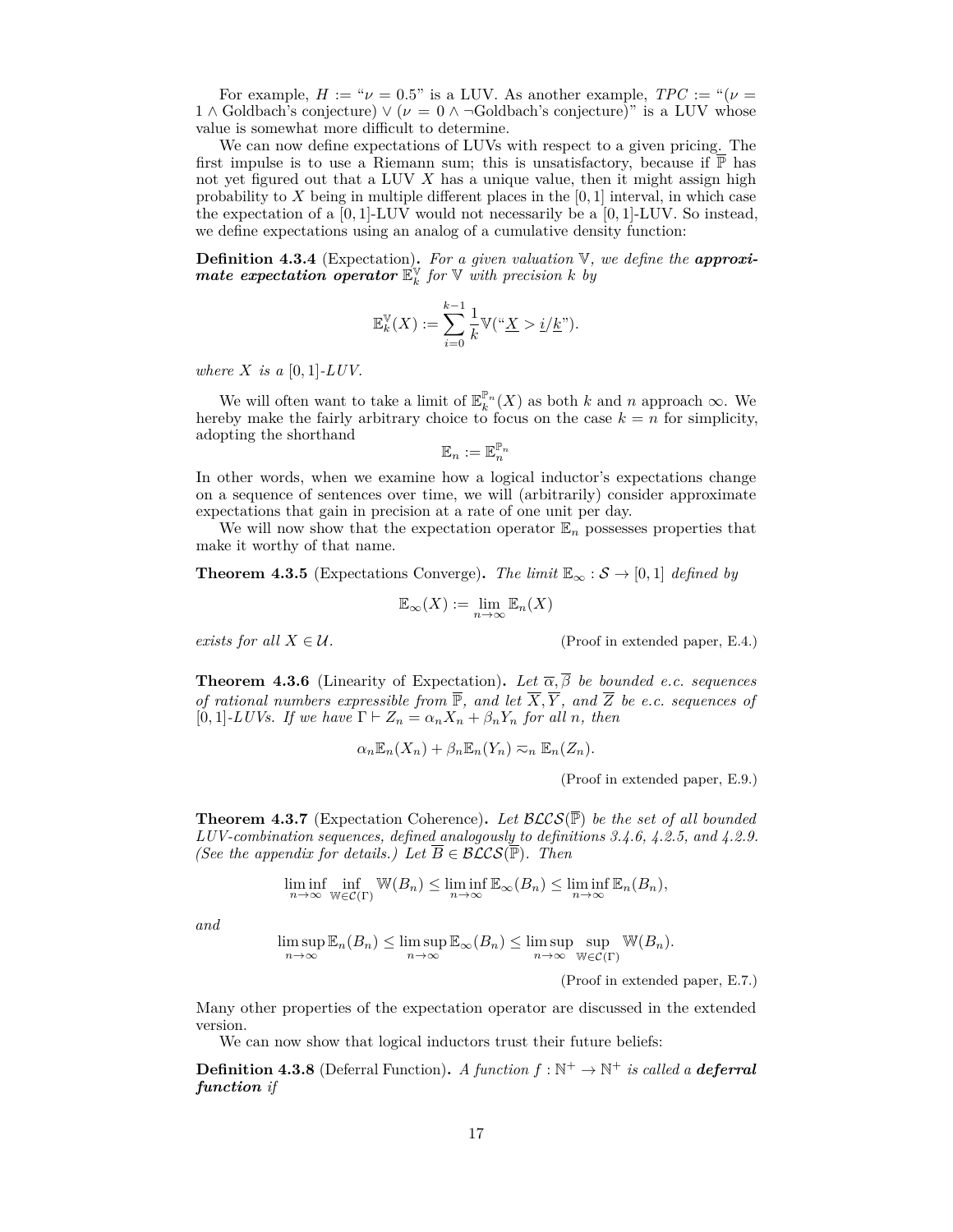- 1.  $f(n) > n$  *for all n, and*
- *2. f*(*n*) *can be computed in time polynomial in f*(*n*)*, i.e., if there is some algorithm* and a polynomial function h such that for all n, the algorithm computes  $f(n)$ *within*  $h(f(n))$  *steps.*
- If *f* is a deferral function, we say that *f* **defers** *n* to  $f(n)$ *.*

**Theorem 4.3.9** (No Expected Net Update)**.** *Let f be a deferral function, and let φ be an e.c. sequence of sentences. Then*

$$
\mathbb{P}_n(\phi_n) \eqsim_n \mathbb{E}_n(\text{``}\underline{\mathbb{P}}_{f(\underline{n})}(\underline{\phi_n})\text{''}).
$$

(Proof in extended paper, F.6.)

Roughly speaking, this says that if  $\overline{P}$  on day *n* believes that on day  $f(n)$  it will believe  $\phi_n$  with high probability, then it already believes  $\phi_n$  with high probability today. In other words, logical inductors learn to adopt their predicted future beliefs as their current beliefs in a timely manner—they don't say "tomorrow I expect to believe that  $\phi$  is true, but today I think it's false".

We will also show that, roughly speaking, logical inductors trust that if their beliefs change, then they must have changed for good reasons. To do this, we first define an indicator LUV  $\mathbb{1}(\phi)$ , which is 1 if  $\phi$  is true and 0 otherwise, and a continuous threshold indicator  $\text{Ind}_{\delta}(x > y)$  which is 1 if *x* is unambiguously greater than  $y$ ,  $0$  if  $x$  is less than  $y$ , and intermediate when the case is unclear.

**Definition 4.3.10** (Indicator LUVs). For any sentence  $\phi$ , we define its **indicator** *LUV by the formula*

$$
1(\phi) := \text{``}(\phi \land (\nu = 1)) \lor (\neg \phi \land (\nu = 0))\text{''}.
$$

**Definition 4.3.11** (Continuous Threshold Indicator). Let  $\delta > 0$  be a rational *number, and x and y be real numbers. We then define*

$$
\operatorname{Ind}_{\delta}(x > y) := \begin{cases} 0 & \text{if } x \le y \\ \frac{x - y}{\delta} & \text{if } y < x \le y + \delta \\ 1 & \text{if } y + \delta < x. \end{cases}
$$

*Notice that*  $\text{Ind}_{\delta}(x > y)$  *has no false positives, and that it is linear in the region between y* and  $y + \delta$ . We define  $\text{Ind}_{\delta}(x < y)$  analogously, and we define

$$
\operatorname{Ind}_{\delta}(a < x < b) := \min(\operatorname{Ind}_{\delta}(x > a), \operatorname{Ind}_{\delta}(x < b)).
$$

*Observe that we can generalize this definition to the case where x and y are expressible features, in which case*  $\text{Ind}_{\delta}(x > y)$  *is an expressible* [0, 1]*-feature.* 

Then:

<span id="page-17-0"></span>**Theorem 4.3.12** (Self-Trust). Let f be a deferral function,  $\overline{\phi}$  be an e.c. sequence of *sentences,*  $\overline{\delta}$  *be an e.c. sequence of positive rational numbers, and*  $\overline{p}$  *be a*  $\overline{P}$ *-generable sequence of probabilities. Then*

$$
\mathbb{E}_n\left(\H\cdot \underline{\mathbf{1}(\phi_n)}\cdot \underline{\mathrm{Ind}_{\delta_n}\Big(\mathbb{P}_{\underline{f}(n)}(\phi_n) > \underline{p_n}\Big)},\right) \gtrsim_n p_n \cdot \mathbb{E}_n\left(\H\cdot \underline{\mathrm{Ind}_{\delta_n}\Big(\mathbb{P}_{\underline{f}(n)}(\phi_n) > \underline{p_n}\Big)},\right).
$$

(Proof in extended paper, F.8.)

Very roughly speaking, if we squint at Theorem [4.3.12,](#page-17-0) it says something like

$$
\mathbb{E}_{\text{now}}(\phi \mid P_{\text{later}}(\phi) > p) \gtrsim p,
$$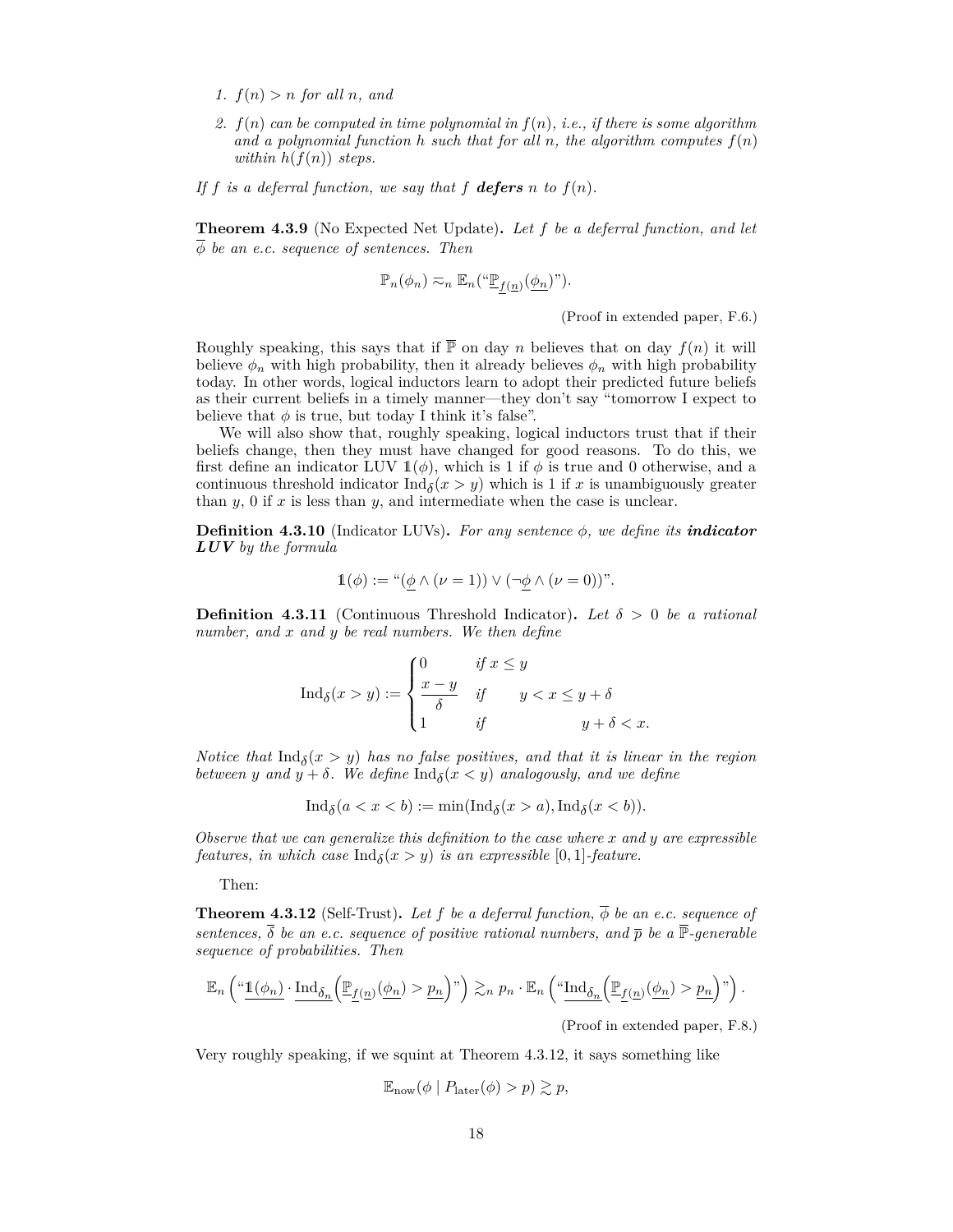i.e., if we ask  $\overline{P}$  what it would believe about  $\phi$  now if it learned that it was going to believe  $\phi$  with probability at least  $p$  in the future, then it will answer with a probability that is at least *p*.

As a matter of fact, Theorem [4.3.12](#page-17-0) actually says something slightly weaker, which is also more desirable. Let each  $\phi_n$  be the self-referential sentence  $\mathbb{E}_{f(n)}(\phi_n) < 0.5$ " which says that the future  $\mathbb{P}_{f(n)}$  will assign probability less than  $0.\overline{5}$  to  $\phi_n$ . Then, conditional on  $\mathbb{P}_{f(n)}(\phi_n) \geq 0.5$ ,  $\mathbb{P}_n$  should believe that the probability of  $\phi_n$  is 0. And indeed, this is what a logical inductor will do:

$$
\mathbb{P}_n\left({}^\omega \underline{\phi_n} \wedge (\underline{\mathbb{P}}_{\underline{f}(n)}(\underline{\phi_n}) \ge 0.5)"\right) \eqsim_n 0,
$$

because each of those conjunctions is disprovable. This is why Theorem [4.3.12](#page-17-0) uses continuous indicator functions: With discrete conjunctions, the result would be undesirable (not to mention false).

What Theorem [4.3.12](#page-17-0) says is that  $\overline{P}$  attains self trust of the "if in the future I will believe x is very likely, then it must be because x is very likely" variety, given finite-precision access to its future beliefs. In doing so, it retains the ability to think it can outperform its future self's beliefs when its future self confronts paradoxes. In colloquial terms, if we ask "what's your probability on the paradoxical sentence  $\phi_n$  given that your future self believes it with probability *exactly* 0.5?" then  $\overline{P}$ will answer "very low", but if we ask "what's your probability on the paradoxical sentence  $\phi_n$  given that your future self believes it with probability *extremely close to* 0.5?" then  $\overline{P}$  will answer "roughly 0.5."

Still speaking roughly, this means that logical inductors trust their future beliefs to be accurate and only change for good reasons. Theorem [4.3.12](#page-17-0) says that if you ask "what's the probability of  $\phi$ , given that in the future you're going to believe it's more than 95% likely?" then you'll get an answer that's no less than 0*.*95, even if the logical inductor currently thinks that  $\phi$  is unlikely.

## **5 Discussion**

In the extended version of this paper, we give a logical induction algorithm, and provide proofs of the above theorems, and discuss a number of other types of properties (relating, e.g., to calibration and conditional probabilities). We also defer an extended discussion of this framework and its applications to the extended version.

#### **5.1 Acknowledgements**

We acknowledge Abram Demski, Benya Fallenstein, Daniel Filan, Eliezer Yudkowsky, Jan Leike, János Kramár, Nisan Stiennon, Patrick LaVictoire, Paul Christiano, Sam Eisenstat, Scott Aaronson, and Vadim Kosoy, for valuable comments and discussions. We also acknowledge contributions from attendees of the MIRI summer fellows program, the MIRIxLA group, and the MIRI*χ* group.

This research was supported as part of the Future of Life Institute (futureoflife.org) FLI-RFP-AI1 program, grant #2015-144576.